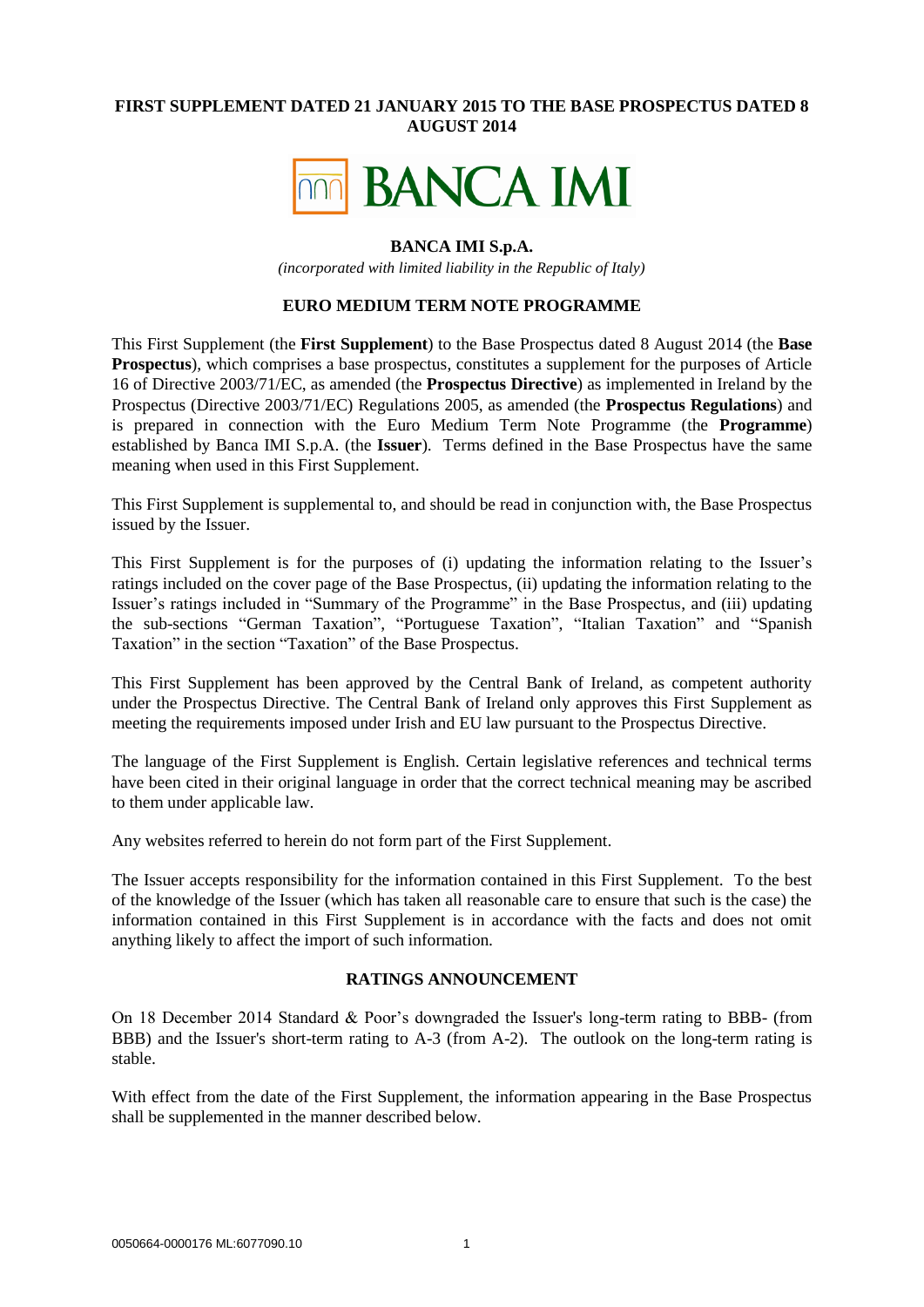#### **AMENDMENTS TO THE BASE PROSPECTUS**

As a result of the ratings announcement mentioned above, the text which appears in the tenth paragraph on the cover page of the Base Prospectus is no longer correct and the current position is set out in the following text:

"*The Issuer has been rated Baa2 (long-term) and P-2 (short-term) with stable outlook by Moody's Italia S.r.l. (Moody's), BBB- (long-term) and A-3 (short-term) with stable outlook by Standard & Poor's Credit Market Services Italy S.r.l. (Standard & Poor's) and BBB+ (long-term) and F2 (shortterm) with stable outlook by Fitch Ratings Ltd. (Fitch). Each of Moody's, Standard & Poor's and Fitch is established in the European Union and is registered under the Regulation (EC) no. 1060/2009 (as amended) (the CRA Regulation). As such each of Moody's, Standard & Poor's and Fitch is included in the list of credit rating agencies published by the European Securities and Markets Authority on its website (at http://www.esma.europa.eu/page/List-registered-and-certified-CRAs) in accordance with the CRA Regulation. Notes issued under the Programme may be rated or unrated by any one or more of the rating agencies referred to above. Where a Tranche of Notes is rated, such rating will be specified in the applicable Final Terms. A credit rating is not a recommendation to buy, sell or hold securities and may be subject to suspension, reduction or withdrawal at any time by the assigning rating agency.*"

### **AMENDMENTS TO "SUMMARY OF THE PROGRAMME"**

As a result of the ratings announcement mentioned above, Section B.17 (Credit ratings) of the "Summary of the Programme" in the Base Prospectus is no longer correct and the current position is set out in the amended "Summary of the Programme" in [Schedule 1](#page-2-0) hereto.

## **AMENDMENTS TO "TAXATION"**

As a result of changes to German legislation, the sub-section "German Taxation" in the section "Taxation" on pages 133 to 136 of the Base Prospectus is no longer correct and the current position is set out in the amended "German Taxation" paragraph in Schedule 2 hereto.

As a result of changes to Italian legislation, the paragraph "Italian Taxation" in the section "Taxation" on pages 138 to 143 of the Base Prospectus is no longer correct and the current position is set out in the amended "Italian Taxation" paragraph in Schedule 2 hereto.

As a result of changes to Portuguese legislation, the sub-section "Portuguese Taxation" in the section "Taxation" on pages 151 to 152 of the Base Prospectus is no longer correct and the current position is set out in the amended "Portuguese Taxation" paragraph in Schedule 2 hereto.

As a result of changes to Spanish legislation, the sub-section "Spanish Taxation" in the section "Taxation" on pages 152 to 154 of the Base Prospectus is no longer correct and the current position is set out in the amended "Spanish Taxation" paragraph in Schedule 2 hereto.

#### **GENERAL**

To the extent that there is any inconsistency between (a) any statement in this First Supplement and (b) any other statement in or incorporated by reference in the Base Prospectus, the statements in (a) above will prevail.

Save as disclosed in this First Supplement, there has been no other significant new factor, material mistake or inaccuracy relating to information included in the Base Prospectus since the publication of the Base Prospectus.

21 January 2015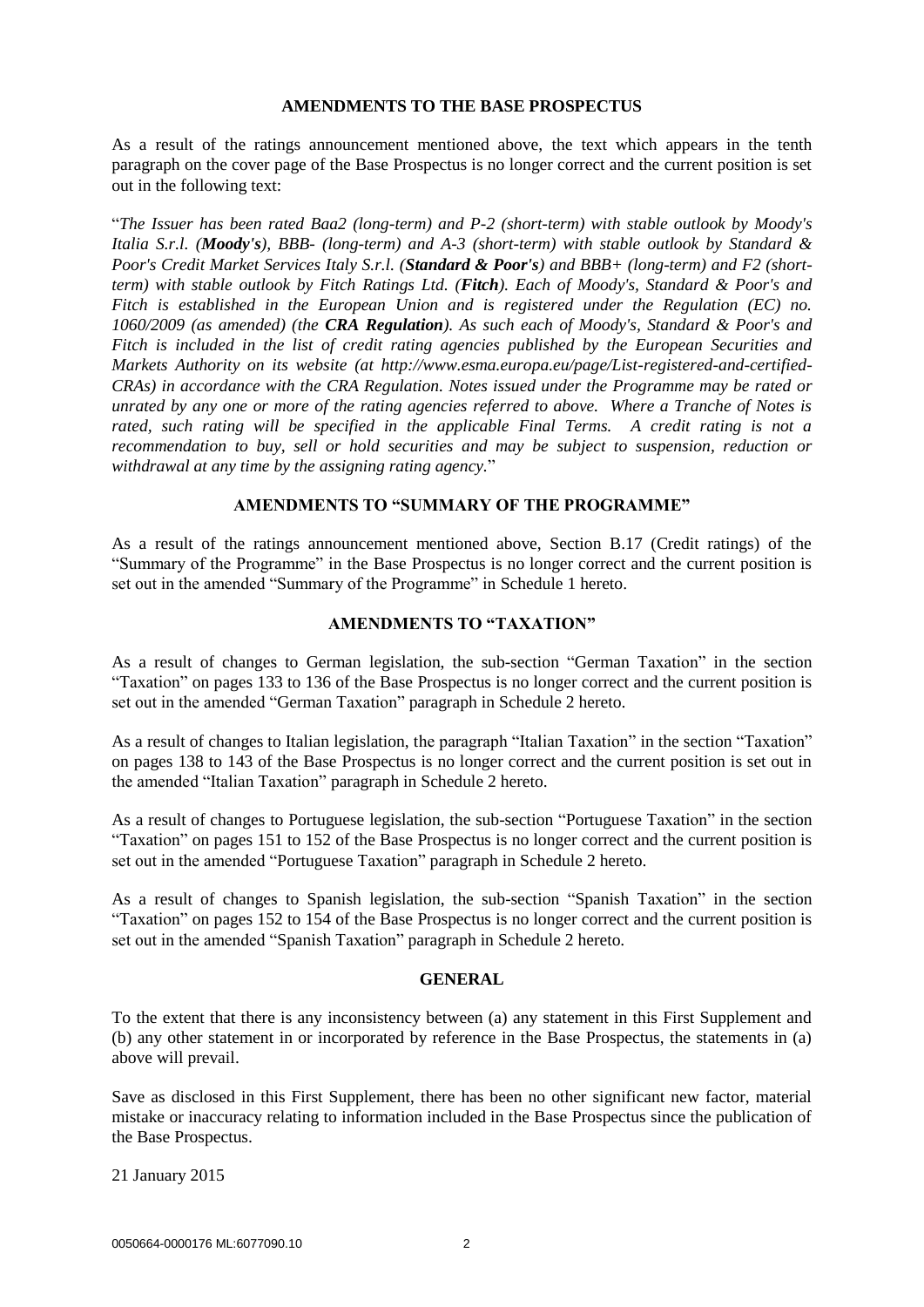#### **SCHEDULE 1**

## **SUMMARY OF THE PROGRAMME**

<span id="page-2-0"></span>*Summaries are made up of disclosure requirements known as* "*"Elements*"*. These Elements are numbered in Sections A – E (A.1 – E.7).* 

*This Summary contains all the Elements required to be included in a summary for this type of Notes and Issuer. Because some Elements are not required to be addressed, there may be gaps in the numbering sequence of the Elements.*

*Even though an Element may be required to be inserted in the summary because of the type of Notes and Issuer, it is possible that no relevant information can be given regarding the Element. In this case a short description of the Element is included in the summary with the mention of "not applicable".*

## **SECTION A – INTRODUCTION AND WARNINGS**

| <b>Element</b> |                                                                                                                                                                                                                                                                                                                                                                                                                                                                                                                                                                                                                                   |
|----------------|-----------------------------------------------------------------------------------------------------------------------------------------------------------------------------------------------------------------------------------------------------------------------------------------------------------------------------------------------------------------------------------------------------------------------------------------------------------------------------------------------------------------------------------------------------------------------------------------------------------------------------------|
| A.1            | This summary should be read as an introduction to the Base Prospectus and the applicable<br>Final Terms.                                                                                                                                                                                                                                                                                                                                                                                                                                                                                                                          |
|                | Any decision to invest in any Notes should be based on a consideration of this Base<br>Prospectus as a whole, including any documents incorporated by reference and the<br>applicable Final Terms.                                                                                                                                                                                                                                                                                                                                                                                                                                |
|                | Where a claim relating to information contained in the Base Prospectus and the applicable<br>Final Terms is brought before a court in a Member State of the European Economic Area,<br>the plaintiff may, under the national legislation of the Member State where the claim is<br>brought, be required to bear the costs of translating the Base Prospectus and the applicable<br>Final Terms before the legal proceedings are initiated.                                                                                                                                                                                        |
|                | Civil liability attaches to the Issuer solely on the basis of this summary, including any<br>translation of it, but only if the summary is misleading, inaccurate or inconsistent when read<br>together with the other parts of this Base Prospectus and the applicable Final Terms or,<br>following the implementation of the relevant provisions of Directive 2010/73/EU in the<br>relevant Member State, it does not provide, when read together with the other parts of this<br>Base Prospectus and the applicable Final Terms, key information in order to aid investors<br>when considering whether to invest in the Notes. |
| A.2            | Certain Tranches of Notes with a denomination of less than $£100,000$ (or its equivalent in<br>any other currency) may be offered in circumstances where there is no exemption from the<br>obligation under the Prospectus Directive to publish a prospectus. Any such offer is referred<br>to as a Public Offer.                                                                                                                                                                                                                                                                                                                 |
|                | [Issue specific summary:                                                                                                                                                                                                                                                                                                                                                                                                                                                                                                                                                                                                          |
|                | [Not Applicable - the Notes are issued in denominations of at least $€100,000$ (or its<br>equivalent in any other currency).]                                                                                                                                                                                                                                                                                                                                                                                                                                                                                                     |
|                | [Not Applicable - the Notes are not being offered to the public as part of a Public Offer.]                                                                                                                                                                                                                                                                                                                                                                                                                                                                                                                                       |
|                | Consent: Subject to the conditions set out below, the Issuer consents to the use of this Base                                                                                                                                                                                                                                                                                                                                                                                                                                                                                                                                     |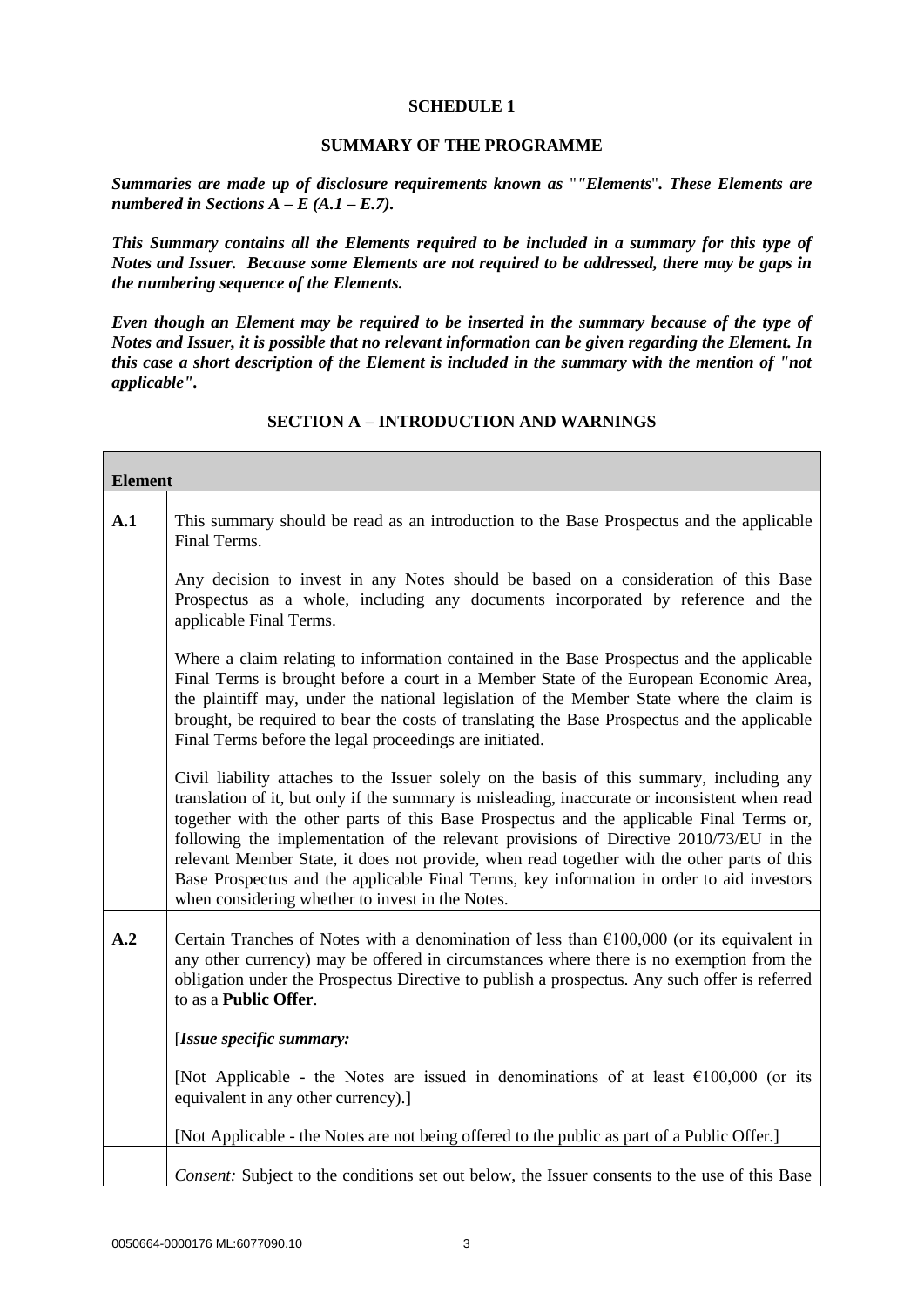Prospectus in connection with a Public Offer of Notes by the Manager(s) [, [*names of specific financial intermediaries listed in final terms*,] [and] [each financial intermediary whose name is published on the Issuer's website [\(www.bancaimi.com\)](http://www.bancaimi.com/) and identified as an Authorised Offeror in respect of the relevant Public Offer] [and any financial intermediary which is authorised to make such offers under the Financial Services and Markets Act 2000, as amended or other applicable legislation implementing Directive 2004/39/EC (**MiFID**) and publishes on its website the following statement (with the information in square brackets being completed with the relevant information):

"*We, [insert name of financial intermediary], refer to the offer of [insert title of relevant Notes] (the Notes) described in the Final Terms dated [insert date] (the Final Terms) published by Banca IMI S.p.A. (the Issuer). In consideration of the Issuer offering to grant its consent to our use of the Base Prospectus (as defined in the Final Terms) in connection with the offer of the Notes in [specify Member State(s)] during the Offer Period and subject to the other conditions to such consent, each as specified in the Base Propectus, we hereby accept the offer by the Issuer in accordance with the Authorised Offeror Terms (as specified in the Base Prospectus) and confirm that we are using the Base Prospectus accordingly*".]

*Offer period:* The Issuer's consent referred to above is given for Public Offers of Notes during [*offer period for the Notes to be specified here*] (the **Offer Period**).

*Conditions to consent:* The conditions to the Issuer's consent [(in addition to the conditions referred to above)] are that such consent (a) is only valid during the Offer Period; (b) only extends to the use of this Base Prospectus to make Public Offers of the relevant Tranche of Notes in [*specify each Relevant Member State in which the particular Tranche of Notes can be offered*] and (c) [*specify any other conditions applicable to the Public Offer of the particular Tranche, as set out in the Final Terms*].

**AN INVESTOR INTENDING TO ACQUIRE OR ACQUIRING ANY NOTES IN A PUBLIC OFFER FROM AN AUTHORISED OFFEROR WILL DO SO, AND OFFERS AND SALES OF SUCH NOTES TO AN INVESTOR BY SUCH AUTHORISED OFFEROR WILL BE MADE, IN ACCORDANCE WITH THE TERMS AND CONDITIONS OF THE OFFER IN PLACE BETWEEN SUCH AUTHORISED OFFEROR AND SUCH INVESTOR INCLUDING ARRANGEMENTS IN RELATION TO PRICE, ALLOCATIONS, EXPENSES AND SETTLEMENT. THE RELEVANT INFORMATION WILL BE PROVIDED BY THE AUTHORISED OFFEROR AT THE TIME OF SUCH OFFER.**]

## **SECTION B – ISSUER**

| <b>Element</b> |                                                                                                                                                                                                                                                                                                                                                                                           |
|----------------|-------------------------------------------------------------------------------------------------------------------------------------------------------------------------------------------------------------------------------------------------------------------------------------------------------------------------------------------------------------------------------------------|
| B.1            | Legal and commercial name of the Issuer<br>Banca IMI S.p.A.                                                                                                                                                                                                                                                                                                                               |
| B.2            | Domicile / legal form / legislation / country of incorporation<br>The Issuer is incorporated as a <i>società per azioni</i> with limited liability under the laws of the<br>Republic of Italy. The Issuer is registered with the Companies' Register of Milan under No.<br>04377700150. Its registered office is at Largo Mattioli 3, 20121 Milan, with telephone<br>number +39 02 72611. |
| B.4b           | <b>Trend information</b><br>Not Applicable - There are no known trends, uncertainties, demands, commitments or events<br>that are reasonably likely to have a material effect on the Issuer's prospects for its current                                                                                                                                                                   |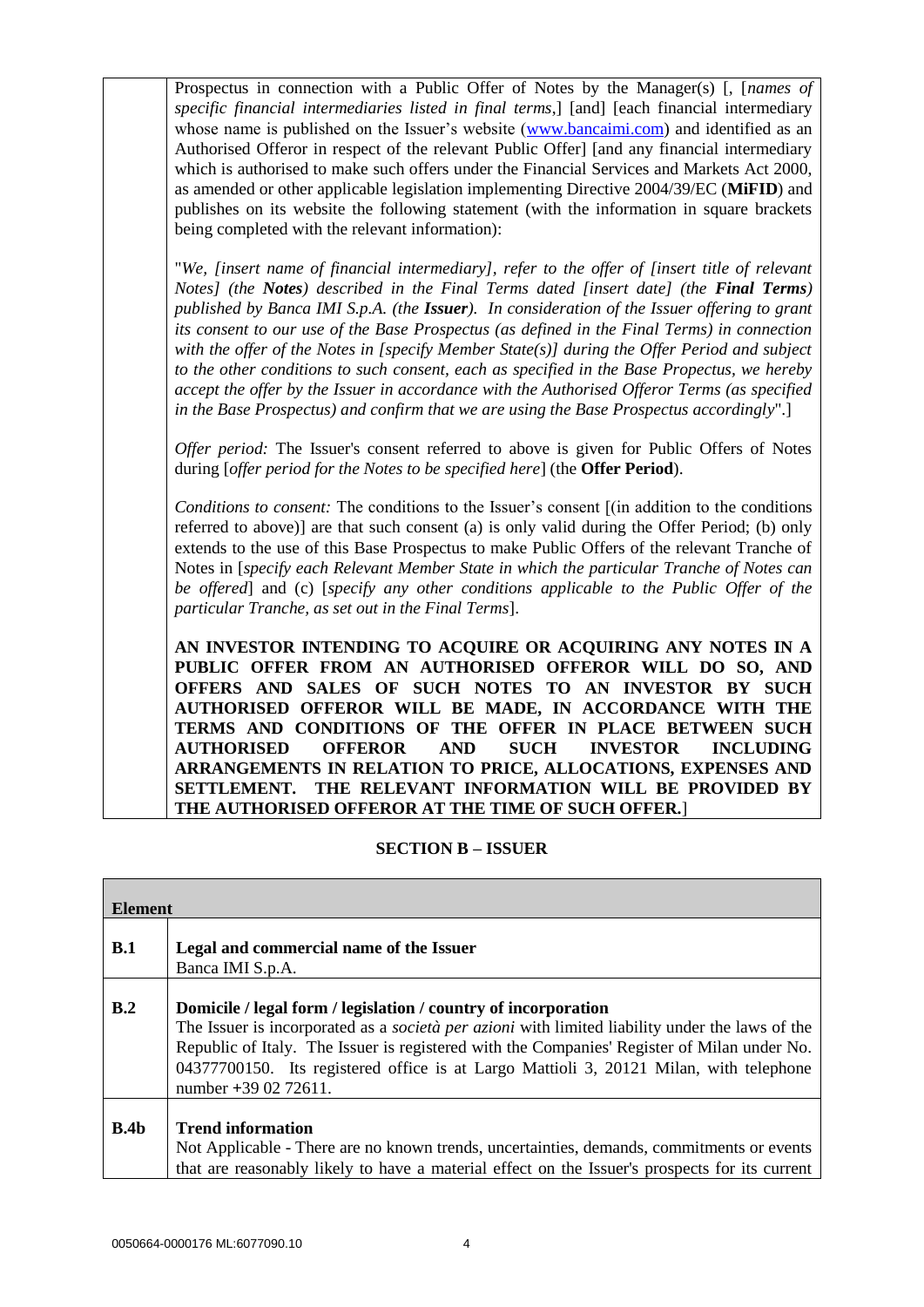|      | financial year.                                                                                                                                                                                                                                                                                                                                                                                                                                                                                                                                            |                                                                                                                                                          |                                                                                                                                                                    |
|------|------------------------------------------------------------------------------------------------------------------------------------------------------------------------------------------------------------------------------------------------------------------------------------------------------------------------------------------------------------------------------------------------------------------------------------------------------------------------------------------------------------------------------------------------------------|----------------------------------------------------------------------------------------------------------------------------------------------------------|--------------------------------------------------------------------------------------------------------------------------------------------------------------------|
| B.5  | <b>Description of the Group</b><br>The Issuer is a company belonging to the Intesa Sanpaolo banking group, of which Intesa<br>Sanpaolo S.p.A. is the parent company.                                                                                                                                                                                                                                                                                                                                                                                       |                                                                                                                                                          |                                                                                                                                                                    |
| B.9  | <b>Profit forecast or estimate</b><br>Not Applicable - No profit forecasts or estimates have been made in the Base Prospectus.                                                                                                                                                                                                                                                                                                                                                                                                                             |                                                                                                                                                          |                                                                                                                                                                    |
| B.10 | <b>Audit report qualifications</b><br>Not Applicable - No qualifications are contained in any audit report included in the Base<br>Prospectus.                                                                                                                                                                                                                                                                                                                                                                                                             |                                                                                                                                                          |                                                                                                                                                                    |
| B.12 | Selected historical key financial information<br>The audited consolidated balance sheets and income statements as of, and for each of the<br>years ended, 31 December 2012 and 2013 and certain unaudited consolidated selected<br>income statement and selected balance sheet figures for the three months ending 31 March<br>2014 have been extracted without any adjustment from, and are qualified by reference to and<br>should be read in conjunction with, the Issuer's consolidated financial statements in respect<br>of those dates and periods: |                                                                                                                                                          |                                                                                                                                                                    |
|      | Audited Consolidated Balance Sheets for the year ending 31 December 2013 compared<br>with corresponding figures for the year ending 31 December 2012                                                                                                                                                                                                                                                                                                                                                                                                       |                                                                                                                                                          |                                                                                                                                                                    |
|      |                                                                                                                                                                                                                                                                                                                                                                                                                                                                                                                                                            | 31 December 2013<br>(EUR thousand)                                                                                                                       | 31 December 2012                                                                                                                                                   |
|      | Cash and cash equivalents<br>Financial assets held for trading<br>Available-for-sale financial assets<br>Due from banks<br>Loans to customers<br>Hedging derivatives<br>Equity investments<br>Property and equipment<br>Intangible assets<br>of which:<br>- goodwill<br>Tax assets<br>a) current<br>b) deferred<br>Other assets<br><b>Total Assets</b>                                                                                                                                                                                                     | 2<br>55,329,273<br>6,122,475<br>54,664,821<br>20,364,686<br>551,671<br>12,208<br>1,218<br>355<br>610,740<br>414,174<br>196,566<br>403,696<br>138,061,145 | 69,231,420<br>6,714,432<br>56,403,295<br>17,398,110<br>1,091,276<br>13,535<br>751<br>194,183<br>194,070<br>294,290<br>101,558<br>192,732<br>451,340<br>151,792,635 |
|      | <b>Liabilities and Equity</b>                                                                                                                                                                                                                                                                                                                                                                                                                                                                                                                              | 31 December 2013                                                                                                                                         | <b>31 December 2012</b>                                                                                                                                            |
|      | Due to banks<br>Due to customers<br>Securities issued<br>Financial liabilities held for trading<br>Financial liabilities at fair value through<br>profit and loss<br>Hedging derivatives                                                                                                                                                                                                                                                                                                                                                                   | (EUR thousand)<br>44,973,642<br>12,527,587<br>28,945,210<br>47,017,075<br>475,201                                                                        | 42,471,641<br>7,602,384<br>32,764,994<br>63,969,708<br>674,160                                                                                                     |
|      | Tax liabilities                                                                                                                                                                                                                                                                                                                                                                                                                                                                                                                                            | 429,630                                                                                                                                                  | 392,734                                                                                                                                                            |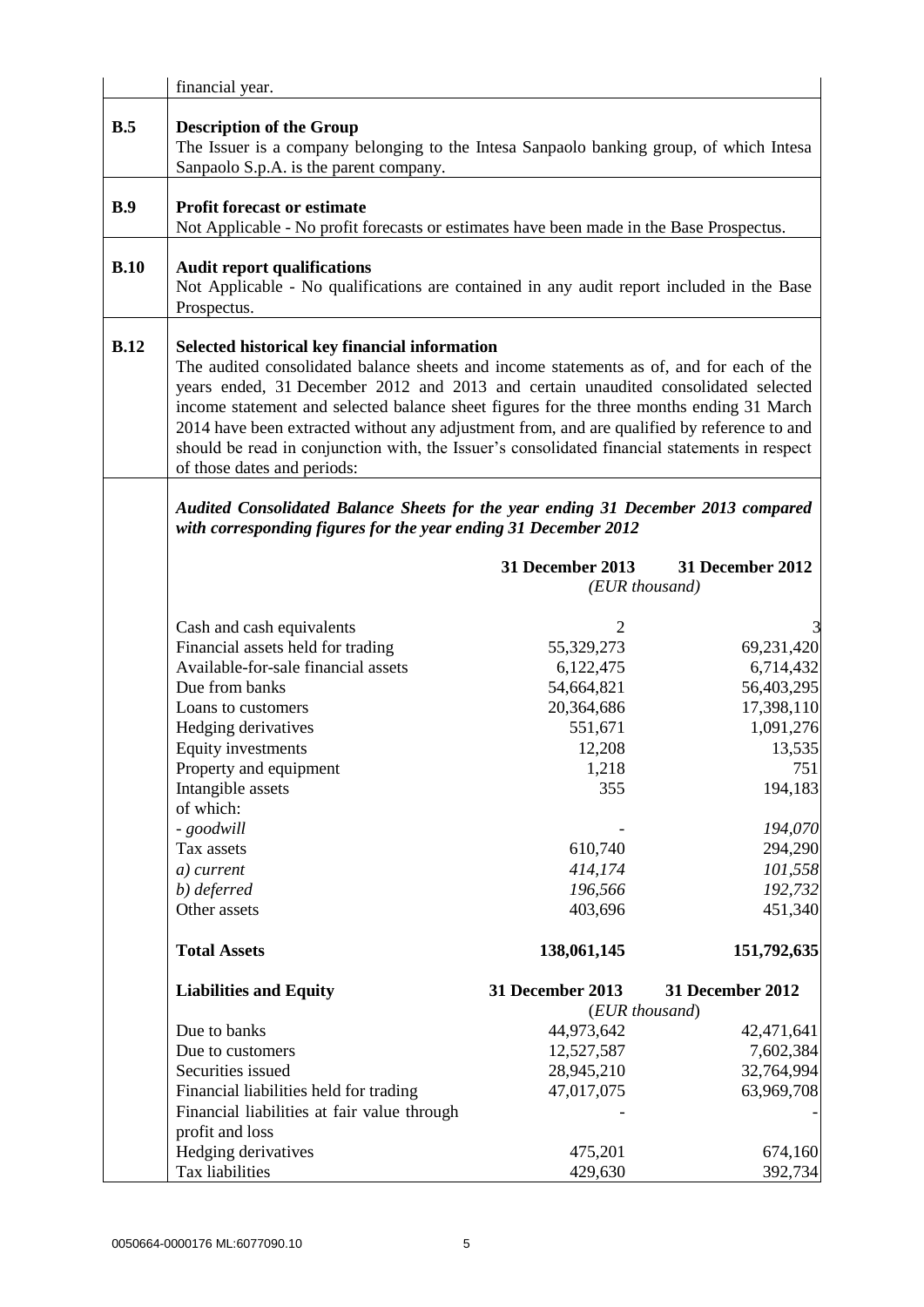| a) current                                                                                                                                              | 395,883          | 366,462          |
|---------------------------------------------------------------------------------------------------------------------------------------------------------|------------------|------------------|
| b) deferred                                                                                                                                             | 33,747           | 26,272           |
| Other liabilities                                                                                                                                       | 418,353          | 407,355          |
| Post-employment benefits                                                                                                                                | 8,569            | 9,199            |
| Provisions for risks and charges                                                                                                                        | 29,805           | 23,680           |
| a) pensions and similar obligations                                                                                                                     | 12               | 12               |
| b) other provisions                                                                                                                                     | 29,793           | 23,668           |
| Fair value reserves                                                                                                                                     | 10,497           | (106, 208)       |
| Reserves                                                                                                                                                | 1,534,957        | 1,396,770        |
| Share premium reserve                                                                                                                                   | 581,260          | 581,260          |
| Share capital                                                                                                                                           | 962,464          | 962,464          |
| Equity attributable to non-controlling                                                                                                                  |                  |                  |
| interests $(+/-)$                                                                                                                                       |                  |                  |
| Profit for the year                                                                                                                                     | 146,895          | 642,494          |
| <b>Total Liabilities and Equity</b>                                                                                                                     | 138,061,145      | 151,792,635      |
| Audited Consolidated Income Statements for the year ending 31 December 2013<br>compared with corresponding figures for the year ending 31 December 2012 |                  |                  |
|                                                                                                                                                         | 31 December 2013 | 31 December 2012 |
|                                                                                                                                                         | (EUR thousand)   |                  |
| Interest and similar income                                                                                                                             | 2,212,227        | 2,382,980        |
| Interest and similar expense                                                                                                                            | (1,642,834)      | (1,815,889)      |
| Net interest income                                                                                                                                     | 569,393          | 567,091          |
| Fee and commission income                                                                                                                               | 439,605          | 399,258          |
| Fee and commission expense                                                                                                                              | (243,743)        | (178, 332)       |
| Net fee and commission income                                                                                                                           | 195,862          | 220,926          |
| Dividends and similar income                                                                                                                            | 94,676           | 334,347          |
| Profits (Losses) on trading                                                                                                                             | 263,136          | 246,636          |
| Profit (Losses) on hedging                                                                                                                              | 7,364            | 17,467           |
| Profits<br>(Losses)<br>disposal<br>on<br><b>or</b>                                                                                                      | 147,013          | 114,034          |
| repurchase of:                                                                                                                                          |                  |                  |
| a) loans and receivables                                                                                                                                | 3,944            | 3,499            |
| b) available-for-sale financial assets                                                                                                                  | 178,197          | 123,954          |
| c) held-to-maturity investments                                                                                                                         |                  |                  |
| d) financial liabilities                                                                                                                                | (35, 128)        | (13, 419)        |
| Profits (Losses) on financial assets and                                                                                                                |                  | (25,062)         |
| liabilities at fair value through profit and                                                                                                            |                  |                  |
| loss                                                                                                                                                    |                  |                  |
| <b>Total income</b>                                                                                                                                     | 1,277,444        | 1,475,439        |
| Impairment<br>of<br>losses/reversal                                                                                                                     | (268, 286)       | (110, 549)       |
|                                                                                                                                                         |                  |                  |
| impairment losses on:                                                                                                                                   |                  | (105, 228)       |
| a) loans and receivables                                                                                                                                | 239,566          |                  |
| b) available-for-sale financial assets                                                                                                                  | (3,604)          |                  |
| c) held-to-maturity investments                                                                                                                         |                  |                  |
| d) other financial assets                                                                                                                               | (25,116)         | (5, 321)         |
| <b>Net financial income</b>                                                                                                                             | 1,009,158        | 1,364,890        |
| Net banking and insurance income                                                                                                                        | 1,009,158        | 1,364,890        |
| Administrative expenses                                                                                                                                 | (359,982)        | (350, 581)       |
| a) personnel expenses                                                                                                                                   | (114, 825)       | (131,760)        |
| b) other administrative expenses                                                                                                                        | (245, 157)       | (218, 821)       |
| Net accruals to provision for risks and                                                                                                                 | (10,000)         | (16,000)         |
| charges                                                                                                                                                 |                  |                  |
| Depreciation and net impairment losses                                                                                                                  | (319)            | (358)            |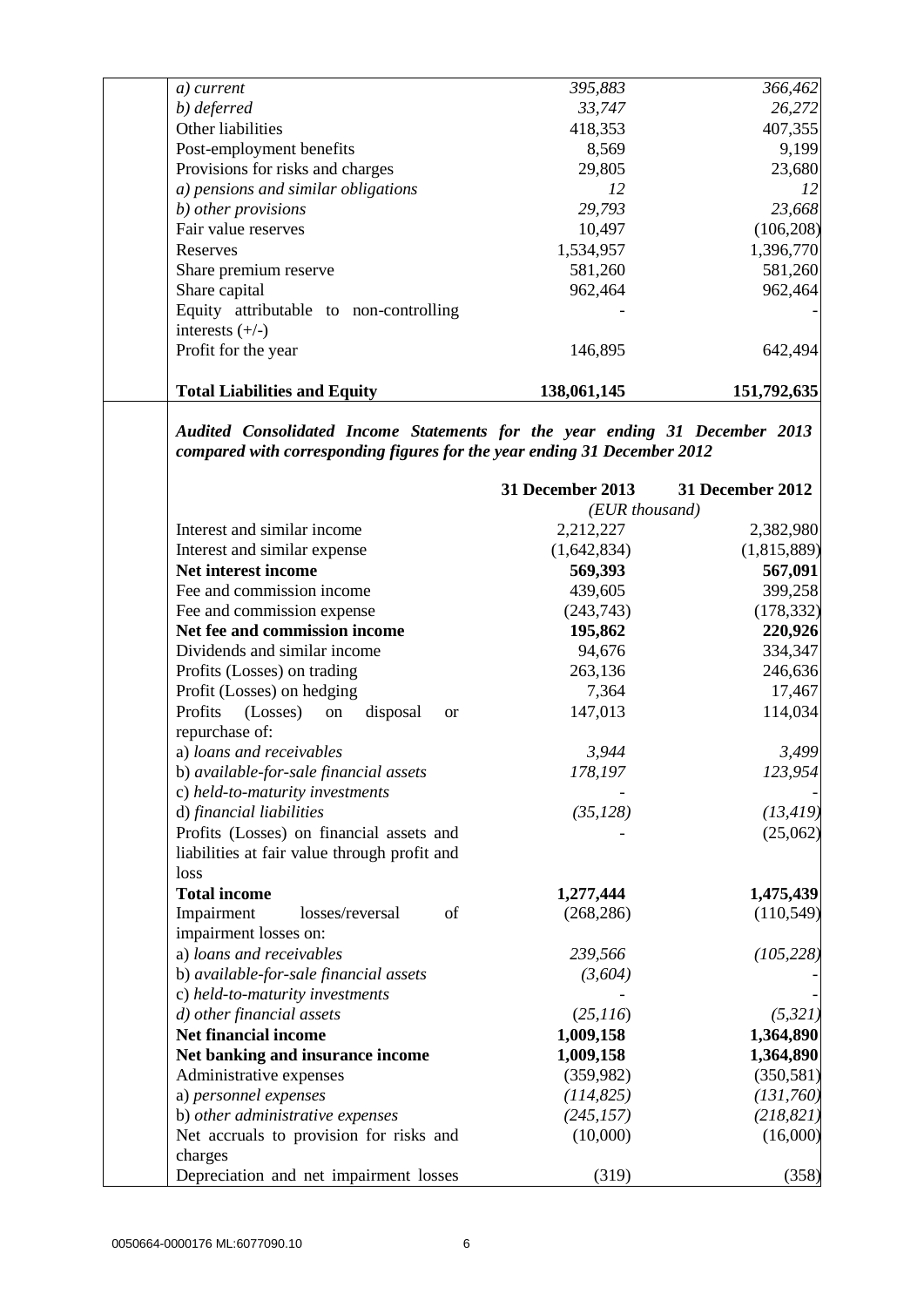|             | on property and equipment<br>Amortisation and net impairment losses                       |               | (65)            | (31)                                                                                                                                                                                        |
|-------------|-------------------------------------------------------------------------------------------|---------------|-----------------|---------------------------------------------------------------------------------------------------------------------------------------------------------------------------------------------|
|             | on intangible assets                                                                      |               |                 |                                                                                                                                                                                             |
|             | Other operating income (expenses)                                                         |               | 6,687           | 4,771                                                                                                                                                                                       |
|             | <b>Operating expenses</b>                                                                 |               | (366, 679)      | (362, 199)                                                                                                                                                                                  |
|             | Net gains on sales of equity investments                                                  |               | 17,839          | 4,396                                                                                                                                                                                       |
|             | Impairment of goodwill                                                                    |               | 194,070         |                                                                                                                                                                                             |
|             | Pre-tax profit from                                                                       | continuing    | 466,248         | 1,007,087                                                                                                                                                                                   |
|             | operations                                                                                |               |                 |                                                                                                                                                                                             |
|             | Income tax expense                                                                        |               | (319, 353)      | (364, 593)                                                                                                                                                                                  |
|             | Post-tax<br>profit<br>from                                                                | continuing    | 146,895         | 642,494                                                                                                                                                                                     |
|             | operations                                                                                |               |                 |                                                                                                                                                                                             |
|             | Profit for the year                                                                       |               | 146,895         | 642,494                                                                                                                                                                                     |
|             | Profit (loss)<br>attributable                                                             | to            |                 |                                                                                                                                                                                             |
|             | controlling interests                                                                     | non-          |                 |                                                                                                                                                                                             |
|             | Profit attributable to the owners of the                                                  |               |                 | 642,494                                                                                                                                                                                     |
|             |                                                                                           |               | 146,895         |                                                                                                                                                                                             |
|             | parent                                                                                    |               |                 |                                                                                                                                                                                             |
|             | Consolidated Income Statement Selected Figures for the three months ending 31 March       |               |                 |                                                                                                                                                                                             |
|             | 2014 compared with corresponding figures for the three months ending 31 March 2013        |               |                 |                                                                                                                                                                                             |
|             |                                                                                           | 31 March 2014 | 31 March 2013   | <b>Percentage variation</b>                                                                                                                                                                 |
|             |                                                                                           |               | (EUR thousand)  | (per cent)                                                                                                                                                                                  |
|             | Net interest income                                                                       | 168,101       | 130,579         | 28.7                                                                                                                                                                                        |
|             | Total income                                                                              | 424,929       | 371,774         | 14.3                                                                                                                                                                                        |
|             | Operating expenses                                                                        | 99,726        | 92,410          | 7.9                                                                                                                                                                                         |
|             | Net financial income                                                                      | 384,337       | 322,471         | 19.2                                                                                                                                                                                        |
|             | Pre-tax profit from                                                                       | 285,396       | 230,919         | 23.6                                                                                                                                                                                        |
|             | continuing operations                                                                     |               |                 |                                                                                                                                                                                             |
|             | Profit for the period                                                                     | 180,496       | 145,036         | 24.4                                                                                                                                                                                        |
|             |                                                                                           |               |                 | <b>Consolidated Balance Sheet Selected Figures for the three months ending 31 March 2014</b>                                                                                                |
|             | compared with corresponding figures for the year ending 31 December 2013                  |               |                 |                                                                                                                                                                                             |
|             |                                                                                           |               |                 | 31 March 2014 31 December 2013 Percentage variation                                                                                                                                         |
|             |                                                                                           |               | $(EUR$ million) | $(\text{per cent})$                                                                                                                                                                         |
|             | Net investments                                                                           | 30,188.3      | 28,676.9        | 5.3                                                                                                                                                                                         |
|             | Net revenue                                                                               | 33,957.9      | 31,781.6        | 6.8                                                                                                                                                                                         |
|             | Indirect revenue                                                                          |               |                 | n.a                                                                                                                                                                                         |
|             | Financial assets                                                                          | 66,624.7      | 61,451.7        | 8.4                                                                                                                                                                                         |
|             | <b>Total assets</b>                                                                       | 144,927.8     | 138,061.1       | 5.0                                                                                                                                                                                         |
|             | Net equity                                                                                | 3,424.4       | 3,236.1         | 5.8                                                                                                                                                                                         |
|             | Statements of no significant or material adverse change                                   |               |                 |                                                                                                                                                                                             |
|             |                                                                                           |               |                 |                                                                                                                                                                                             |
|             |                                                                                           |               |                 | There has been no significant change in the financial or trading position of the Issuer since<br>31 March 2014 and there has been no material adverse change in the prospects of the Issuer |
|             | since 31 December 2013.                                                                   |               |                 |                                                                                                                                                                                             |
| <b>B.13</b> | Events impacting the Issuer's solvency                                                    |               |                 |                                                                                                                                                                                             |
|             |                                                                                           |               |                 | Not Applicable - There are no recent events particular to the Issuer which are to a material                                                                                                |
|             | extent relevant to the evaluation of the Issuer's solvency.                               |               |                 |                                                                                                                                                                                             |
|             |                                                                                           |               |                 |                                                                                                                                                                                             |
| <b>B.14</b> | Dependence upon other group entities                                                      |               |                 |                                                                                                                                                                                             |
|             | The Issuer is subject to the management and co-ordination of its sole shareholder, Intesa |               |                 |                                                                                                                                                                                             |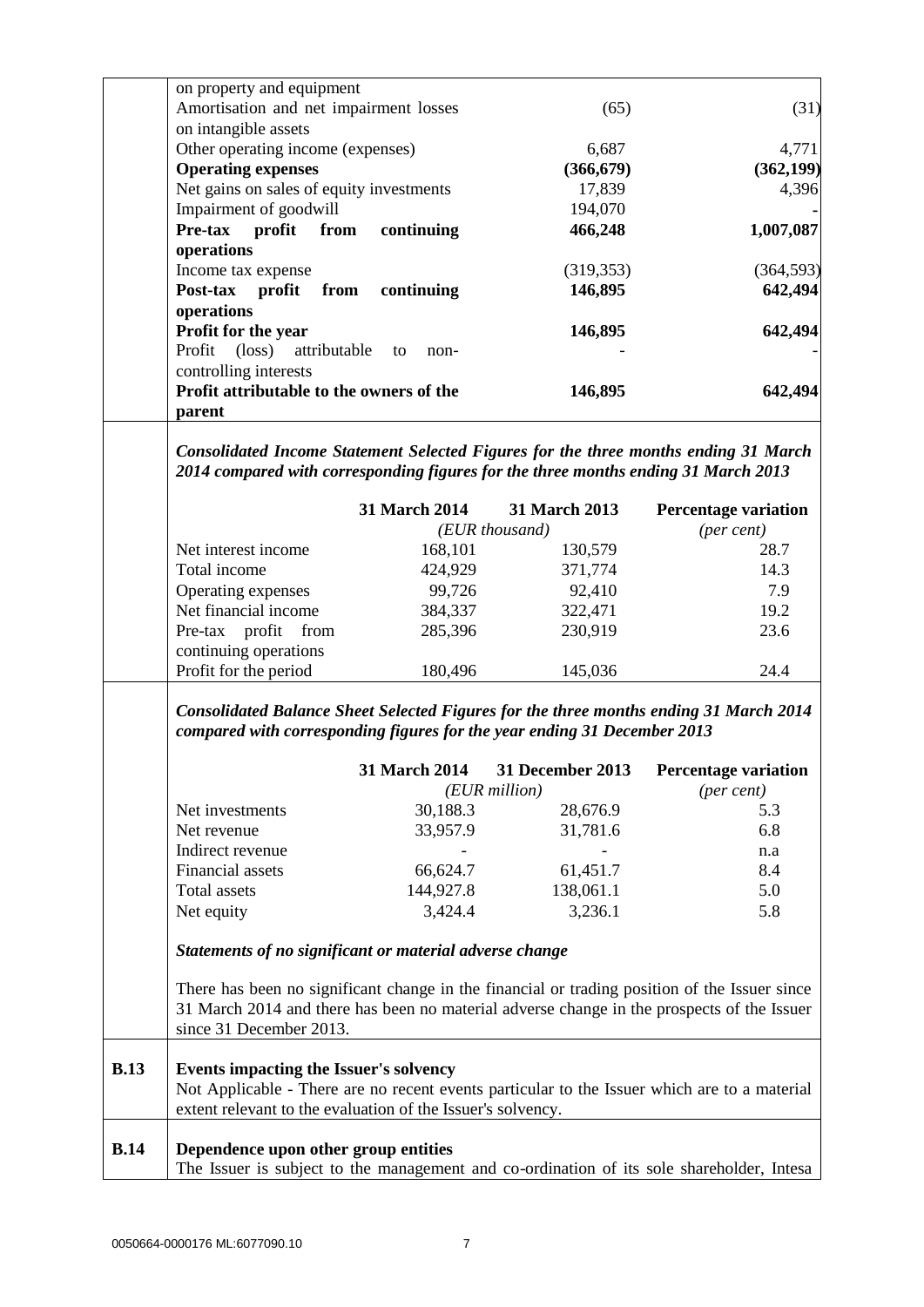|             | Sanpaolo S.p.A., which is the parent company of the Intesa Sanpaolo banking group, to<br>which the Issuer belongs.                                                                                                                                                                                                                                                                                                                                                                                                                                                                                                                       |
|-------------|------------------------------------------------------------------------------------------------------------------------------------------------------------------------------------------------------------------------------------------------------------------------------------------------------------------------------------------------------------------------------------------------------------------------------------------------------------------------------------------------------------------------------------------------------------------------------------------------------------------------------------------|
| <b>B.15</b> | <b>Principal activities</b><br>The Issuer is a banking institution established under the laws of the Republic of Italy<br>engaged in investment banking activities. The Issuer is the investment banking arm and<br>securities firm of Gruppo Intesa Sanpaolo and it offers a wide range of capital markets,<br>investment banking and special lending services to a diversified client base including banks,<br>companies, institutional investors, entities and public bodies. The Issuer's business is<br>divided into four business divisions: Capital Markets, Finance & Investments, Investment<br>Banking and Structured Finance. |
| <b>B.16</b> | <b>Controlling shareholders</b><br>The Issuer is a wholly-owned direct subsidiary of Intesa Sanpaolo S.p.A., the parent<br>company of the Intesa Sanpaolo banking group.                                                                                                                                                                                                                                                                                                                                                                                                                                                                 |
| <b>B.17</b> | Credit ratings <sup>1</sup><br>The Issuer has been rated Baa2 (long-term) and P-2 (short-term) with stable outlook by<br>Moody's Italia S.r.l. (Moody's), BBB- (long-term) and A-3 (short-term) with stable outlook<br>by Standard & Poor's Credit Market Services Italy S.r.l. (Standard & Poor's) and BBB+<br>(long-term) and F2 (short-term) with stable outlook by Fitch Ratings Ltd. (Fitch).                                                                                                                                                                                                                                       |
|             | Notes issued under the Programme may be rated or unrated by any one or more of the rating<br>agencies referred to above. Where a Series of Notes is rated, such rating will be disclosed in<br>the Final Terms and will not necessarily be the same as the rating assigned to the Issuer by<br>the relevant rating agency.                                                                                                                                                                                                                                                                                                               |
|             | [Issue specific summary:                                                                                                                                                                                                                                                                                                                                                                                                                                                                                                                                                                                                                 |
|             | The Notes [have been/are expected to be] rated [specify rating(s) of Series being issued] by<br>[specify rating agent(s)].                                                                                                                                                                                                                                                                                                                                                                                                                                                                                                               |
|             | A security rating is not a recommendation to buy, sell or hold Notes and may be subject to<br>suspension, reduction or withdrawal at any time by the assigning rating agency.]                                                                                                                                                                                                                                                                                                                                                                                                                                                           |
|             | [Not Applicable – No ratings have been assigned to the Issuer or its Notes at the request of<br>or with the co-operation of the Issuer in the rating process.]]                                                                                                                                                                                                                                                                                                                                                                                                                                                                          |

# **SECTION C – NOTES**

| Element |                                                                                                                                                                                   |
|---------|-----------------------------------------------------------------------------------------------------------------------------------------------------------------------------------|
| C.1     | <b>Type and class of the Notes</b>                                                                                                                                                |
|         | The Issuer may issue Notes pursuant to the Programme.                                                                                                                             |
|         | Notes may be fixed rate Notes, fixed rate reset Notes, floating rate Notes, zero coupon<br>Notes, dual currency Notes or a combination of the foregoing.                          |
|         | Notes will be issued in bearer form. Notes may be in definitive form, or may initially be<br>represented by one or more global securities deposited with a common depositary or a |

<sup>1</sup> The Standard & Poor's credit rating has been updated in the First Supplement dated 21 January 2015 as the Standard & Poor's credit rating disclosed in the "Summary of the Programme" in the Base Prospectus is no longer correct.

 $\,1\,$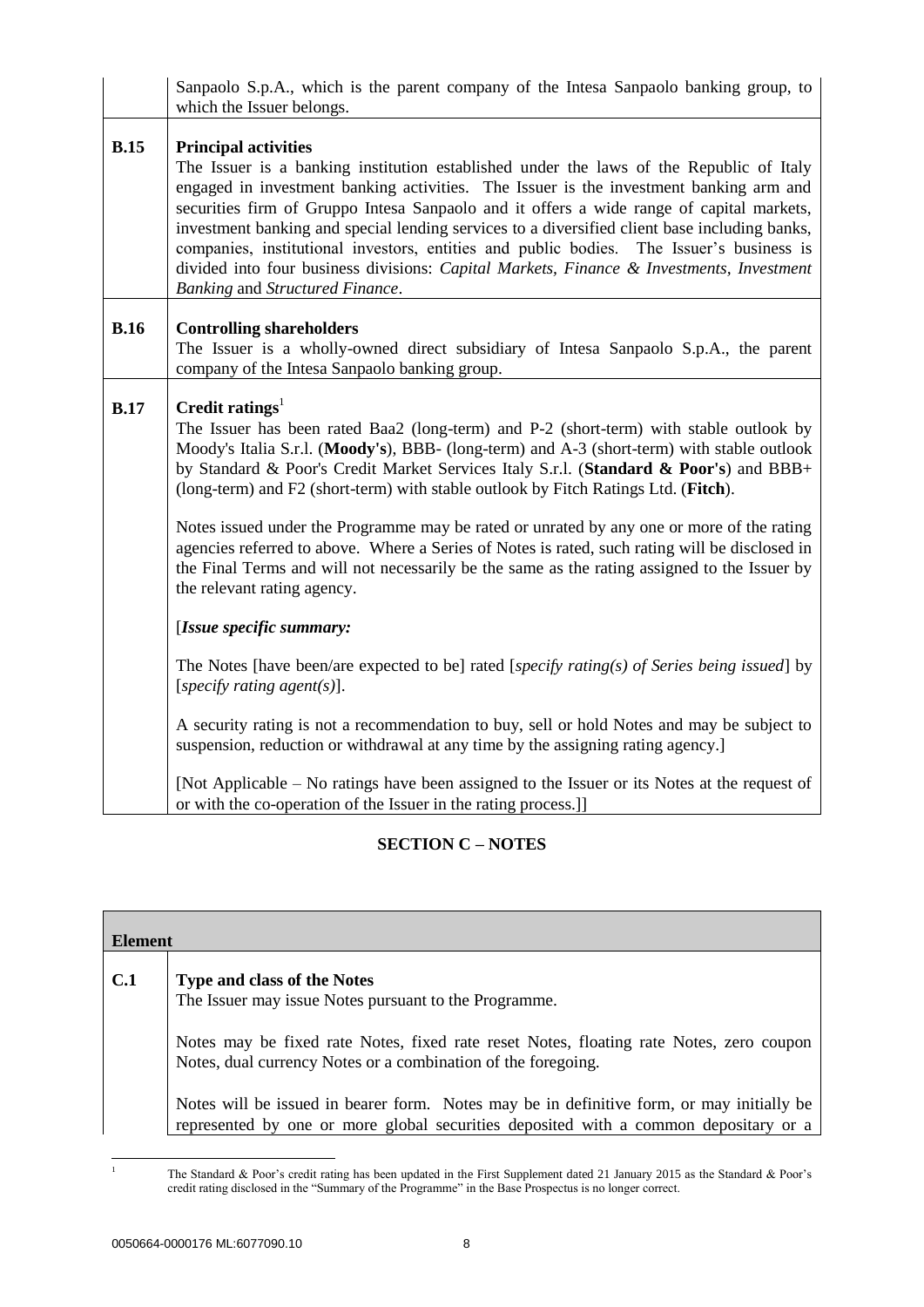common safekeeper for Euroclear Bank S.A./N.V. (**Euroclear**) and Clearstream Banking, société anonyme (**Clearstream, Luxembourg**) and/or any other relevant clearing system. Global securities may be exchanged for definitive securities in the limited circumstances described in the relevant global security.

In addition, in certain circumstances, investors may also hold interests in the Notes indirectly through Euroclear UK & Ireland Limited through the issuance of dematerialised depository interests issued, held, settled and transferred through CREST (**CDIs**). CDIs represent interests in the relevant Notes underlying the CDIs; the CDIs are not themselves Notes. CDIs are independent securities distinct from the Notes, are constituted under English law and transferred through CREST and will be issued by CREST Depository Limited pursuant to the global deed poll dated 25 June 2001 (as subsequently modified, supplemented and/or restated). CDI holders will not be entitled to deal directly in the Notes.

The Notes shall be redeemed at par.

The security identification number of the Notes will be set out in the relevant Final Terms.

### *[Issue specific summary*

| Title of Notes:               | $\bullet$ ]             |
|-------------------------------|-------------------------|
| Series Number:                | $\lceil \bullet \rceil$ |
| Tranche Number:               | $\lceil \bullet \rceil$ |
| <b>ISIN</b> Code:             | $\lceil \bullet \rceil$ |
| Common Code:                  | $\lceil \bullet \rceil$ |
| Relevant Clearing Systems(s): | The                     |

e Notes will settle in [Euroclear and Clearstream, Luxembourg $]/[\bullet]$ . [The Notes will also be made eligible for CREST via the issue of CDIs.]

[The Notes will be consolidated and form a single series with [*identify earlier Tranches*] on [the Issue Date/ exchange of the Temporary Global Note for interests in the Permanent Global Note, which is expected to occur on or about [*date*]]]

### **C.2 Currency of the Notes**

Subject to compliance with all relevant laws, regulations and directives, the Notes may be denominated in any agreed currency and payments in respect of the Notes may be made in the currency of denomination of the Notes or in such currency and based on such rates of exchange, as the Issuer and the relevant Manager may agree at the time of issue of the relevant Notes.

### *[Issue specific summary*

The Notes are denominated in  $[\bullet]$ . Payments of interest in respect of the Notes will be made in  $[\bullet]$ . Payments of principal in respect of the Notes will be made in  $[\bullet]$ .

## **C.5 Restrictions on free transferability** Selling restrictions apply to offers, sales or transfers of the Notes under the applicable laws in various jurisdictions. A purchaser of the Notes is required to make certain agreements and representations as a condition to purchasing the Notes.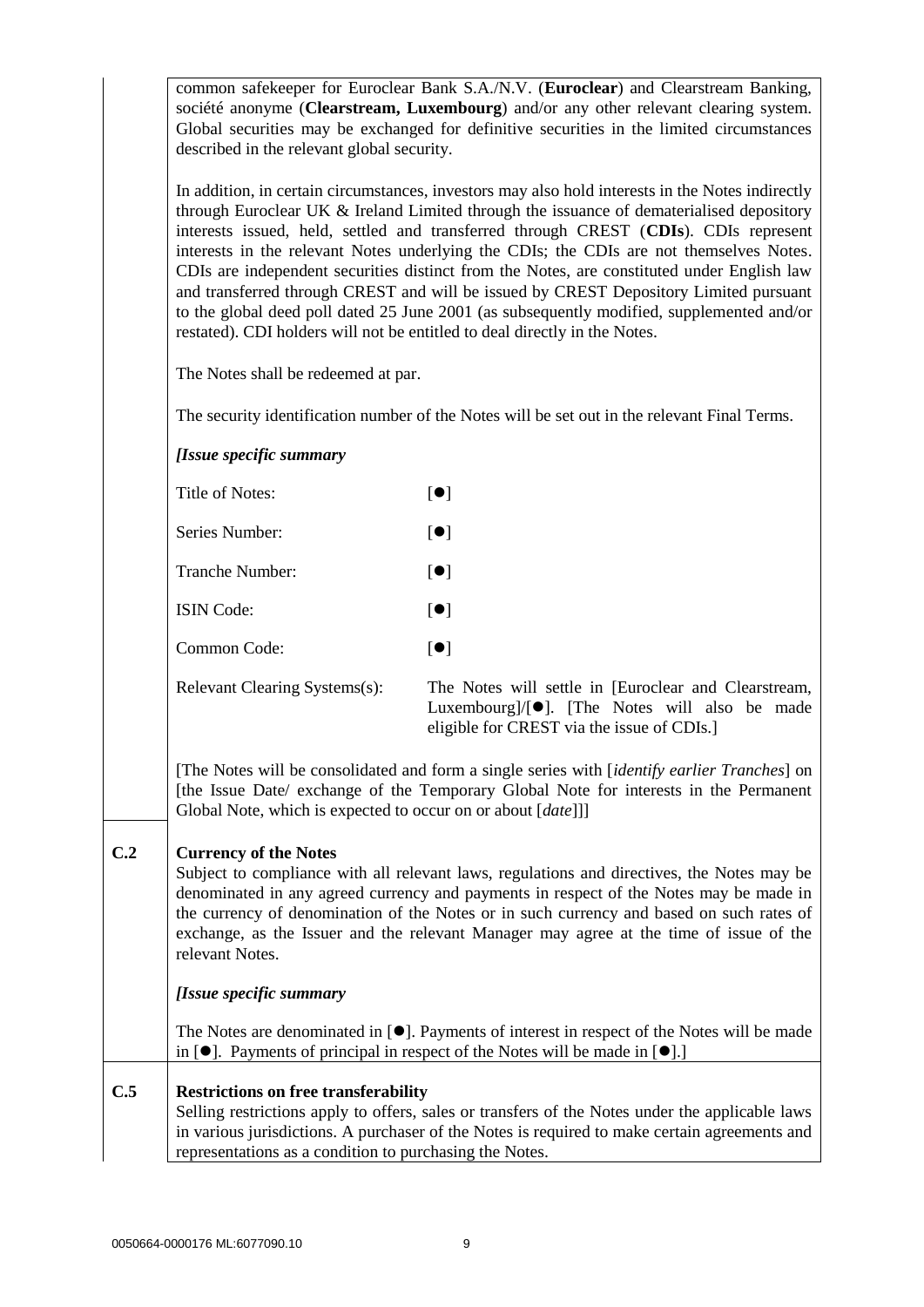|     | [Issue specific summary                                                                                                                                                                                                                                                                                                                                                                                                                                                                                                                                                                                                                                   |
|-----|-----------------------------------------------------------------------------------------------------------------------------------------------------------------------------------------------------------------------------------------------------------------------------------------------------------------------------------------------------------------------------------------------------------------------------------------------------------------------------------------------------------------------------------------------------------------------------------------------------------------------------------------------------------|
|     | Regulation S Compliance Category 2. TEFRA [C] [D] [not applicable]]                                                                                                                                                                                                                                                                                                                                                                                                                                                                                                                                                                                       |
| C.8 | Description of the rights attaching to the Notes<br><b>Status:</b> The Notes and any relative Coupons constitute direct, unconditional, unsubordinated<br>and unsecured obligations of the Issuer and rank pari passu among themselves and (save for<br>certain obligations required to be preferred by law) equally with all other unsecured<br>obligations (other than subordinated obligations, if any) of the Issuer, from time to time<br>outstanding.                                                                                                                                                                                               |
|     | <b>Negative pledge:</b> The Notes do not have the benefit of a negative pledge.                                                                                                                                                                                                                                                                                                                                                                                                                                                                                                                                                                           |
|     | Deed of covenant: The Notes have the benefit of a deed of covenant dated on or around 8<br>August 2014.                                                                                                                                                                                                                                                                                                                                                                                                                                                                                                                                                   |
|     | <b>Right to interest:</b> Notes may bear interest as determined in accordance with item C.9 below.                                                                                                                                                                                                                                                                                                                                                                                                                                                                                                                                                        |
|     | <b>Right to redemption:</b> The early redemption amount or final redemption amount is<br>determined in accordance with item C.9 below.                                                                                                                                                                                                                                                                                                                                                                                                                                                                                                                    |
|     | <b>Taxation:</b> If the applicable Final Terms specify that Condition 7(i) is applicable to the<br>Notes, principal and interest in respect of the Notes will be payable by the Issuer without<br>withholding or deduction for or on account of withholding taxes imposed by the Republic of<br>Italy or by or on behalf of any political subdivision or any authority therein having power to<br>tax subject as provided in Condition $7(i)$ . In the event that any deduction is made, the Issuer<br>will, save in certain limited circumstances provided in Condition 7(i), be required to pay<br>additional amounts to cover the amounts so deducted. |
|     | If the applicable Final Terms specify that Condition $7(ii)$ is applicable to the Notes, the<br>Issuer is not obliged to gross up any payments in respect of the Notes and shall not be liable<br>for or otherwise obliged to pay any tax, duty, withholding or other payment which may arise<br>as a result of the ownership, transfer, presentation and surrender for payment, or<br>enforcement of any Note and all payments made by the Issuer shall be made subject to any<br>such tax, duty, withholding or other payment which may be required to be made, paid,<br>withheld or deducted.                                                          |
|     | All payments in respect of the Notes will be made subject to any withholding or deduction<br>required pursuant to the Foreign Account Tax Compliance Act, as provided in Condition<br>$4(ii)$ .                                                                                                                                                                                                                                                                                                                                                                                                                                                           |
|     | <b>Events of Default:</b> The terms of the Notes will contain, amongst others, the following<br>events of default:                                                                                                                                                                                                                                                                                                                                                                                                                                                                                                                                        |
|     | default in payment of any principal or interest due in respect of the Notes,<br>(a)<br>continuing for a specified period of time;                                                                                                                                                                                                                                                                                                                                                                                                                                                                                                                         |
|     | non-performance or non-observance by the Issuer of any of its other obligations<br>(b)<br>under the Terms and Conditions continuing for a specified period of time;                                                                                                                                                                                                                                                                                                                                                                                                                                                                                       |
|     | (c)<br>the Issuer suspends its payments generally; and                                                                                                                                                                                                                                                                                                                                                                                                                                                                                                                                                                                                    |
|     | (d)<br>events relating to the insolvency or winding up of the Issuer.                                                                                                                                                                                                                                                                                                                                                                                                                                                                                                                                                                                     |
|     | Meeting of Noteholders: The terms of the Notes will contain provisions for calling<br>meetings of holders of such Notes to consider matters affecting their interests generally.                                                                                                                                                                                                                                                                                                                                                                                                                                                                          |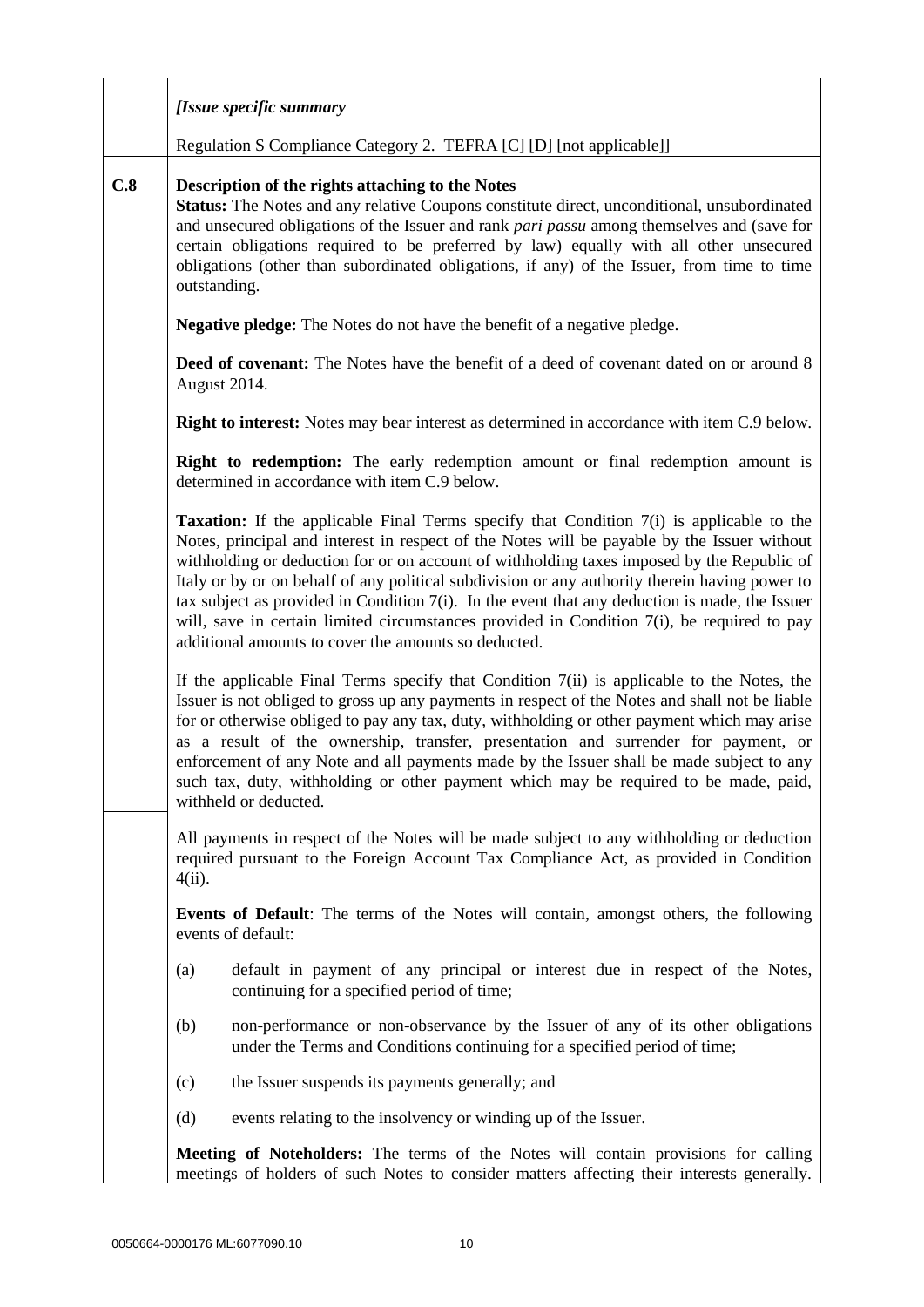|     | These provisions permit defined majorities to bind all holders, including holders who did not<br>attend and vote at the relevant meeting and holders who voted in a manner contrary to the<br>majority.                                                                                                                                                                                                                                                                                                                                                                                                                                                                                  |
|-----|------------------------------------------------------------------------------------------------------------------------------------------------------------------------------------------------------------------------------------------------------------------------------------------------------------------------------------------------------------------------------------------------------------------------------------------------------------------------------------------------------------------------------------------------------------------------------------------------------------------------------------------------------------------------------------------|
|     | Governing law: English law.                                                                                                                                                                                                                                                                                                                                                                                                                                                                                                                                                                                                                                                              |
| C.9 | <b>Interest and Redemption</b><br><b>Interest</b>                                                                                                                                                                                                                                                                                                                                                                                                                                                                                                                                                                                                                                        |
|     | Notes may or may not bear interest. Interest-bearing Notes will either bear interest payable<br>at a fixed rate or a floating rate or a combination of the foregoing. Interest on interest-<br>bearing Notes may be paid in the currency of denomination of the Notes or, if the Notes are<br>specified as being dual currency interest Notes, in such currencies, and based on such rates<br>of exchange, as the Issuer and the relevant Manager may agree at the time of issue of the<br>relevant Notes.                                                                                                                                                                               |
|     | [Issue specific summary                                                                                                                                                                                                                                                                                                                                                                                                                                                                                                                                                                                                                                                                  |
|     | [The Notes bear interest [from their date of issue/from $[\bullet]$ ] at the fixed rate of $[\bullet]$ per cent.<br>per annum [and from $[\bullet]$ ] at the fixed rate of $[\bullet]$ per cent. per annum]. The yield of the<br>Notes is $\lceil \bullet \rceil$ per cent. Interest will be paid $\lceil \bullet \rceil$ in arrear on $\lceil \bullet \rceil$ [and $\lceil \bullet \rceil$ ] in each year. The<br>first interest payment will be made on $[\bullet]$ ].                                                                                                                                                                                                                 |
|     | [The Notes bear interest [from their date of issue/from $[\bullet]$ ] to $[\bullet]$ at the fixed rate of $[\bullet]$ per<br>cent. per annum and from $[\bullet]$ to $[\bullet]$ (the Reset Period) [and each successive Reset Period<br>thereafter] at a fixed rate of interest per annum [of $[\bullet]$ per cent. per annum/calculated by<br>reference to [ <i>describe reference rate for Notes being issued</i> ] [plus/minus] a margin of $[•]$<br>per cent]. The yield of the Notes is $[\bullet]$ per cent. Interest will be paid $[\bullet]$ in arrear on $[\bullet]$<br>[and [ $\bullet$ ]] in each year. The first interest payment will be made on [ $\bullet$ ]].           |
|     | [The Notes bear interest [from their date of issue/from [ $\bullet$ ]] at [ $\bullet$ ] floating rate[s] calculated<br>by reference to [specify reference rate(s) or difference of reference rate(s), as applicable, for<br><i>Notes being issued</i> ] [multiplied by a rate multiplier of $[•]$ per cent.] [plus/minus] a margin<br>of $[\bullet]$ per cent. [Subject to a maximum rate of interest of $[\bullet]$ ] [and] [subject to a minimum<br>rate of interest of $[\bullet]$ Interest will be paid $[\bullet]$ in arrear on $[\bullet]$ [and $[\bullet]$ ] in each year,<br>subject to adjustment for non-business days. The first interest payment will made on [ $\bullet$ ]. |
|     | The Notes may bear interest on a different interest basis in respect of different interest<br>periods. The Issuer has the option of changing the interest basis between [fixed rate], [fixed<br>reset rate] and [floating rate] in respect of different periods, upon prior notification of such<br>change in interest basis to Noteholders.]                                                                                                                                                                                                                                                                                                                                            |
|     | [Interest will be paid in [insert payment currency].]                                                                                                                                                                                                                                                                                                                                                                                                                                                                                                                                                                                                                                    |
|     | [The Notes do not bear any interest [and will be offered and sold at a discount to their<br>nominal amount].]                                                                                                                                                                                                                                                                                                                                                                                                                                                                                                                                                                            |
|     | Redemption                                                                                                                                                                                                                                                                                                                                                                                                                                                                                                                                                                                                                                                                               |
|     | The terms under which Notes may be redeemed (including the maturity date, the price at<br>which they will be redeemed on the maturity date, the currency of redemption and rate of<br>exchange with the currency of denomination, as well as any provisions relating to early<br>redemption) will be agreed between the Issuer and the relevant Manager at the time of issue<br>of the relevant Notes.                                                                                                                                                                                                                                                                                   |
|     | Issue specific summary:                                                                                                                                                                                                                                                                                                                                                                                                                                                                                                                                                                                                                                                                  |
|     |                                                                                                                                                                                                                                                                                                                                                                                                                                                                                                                                                                                                                                                                                          |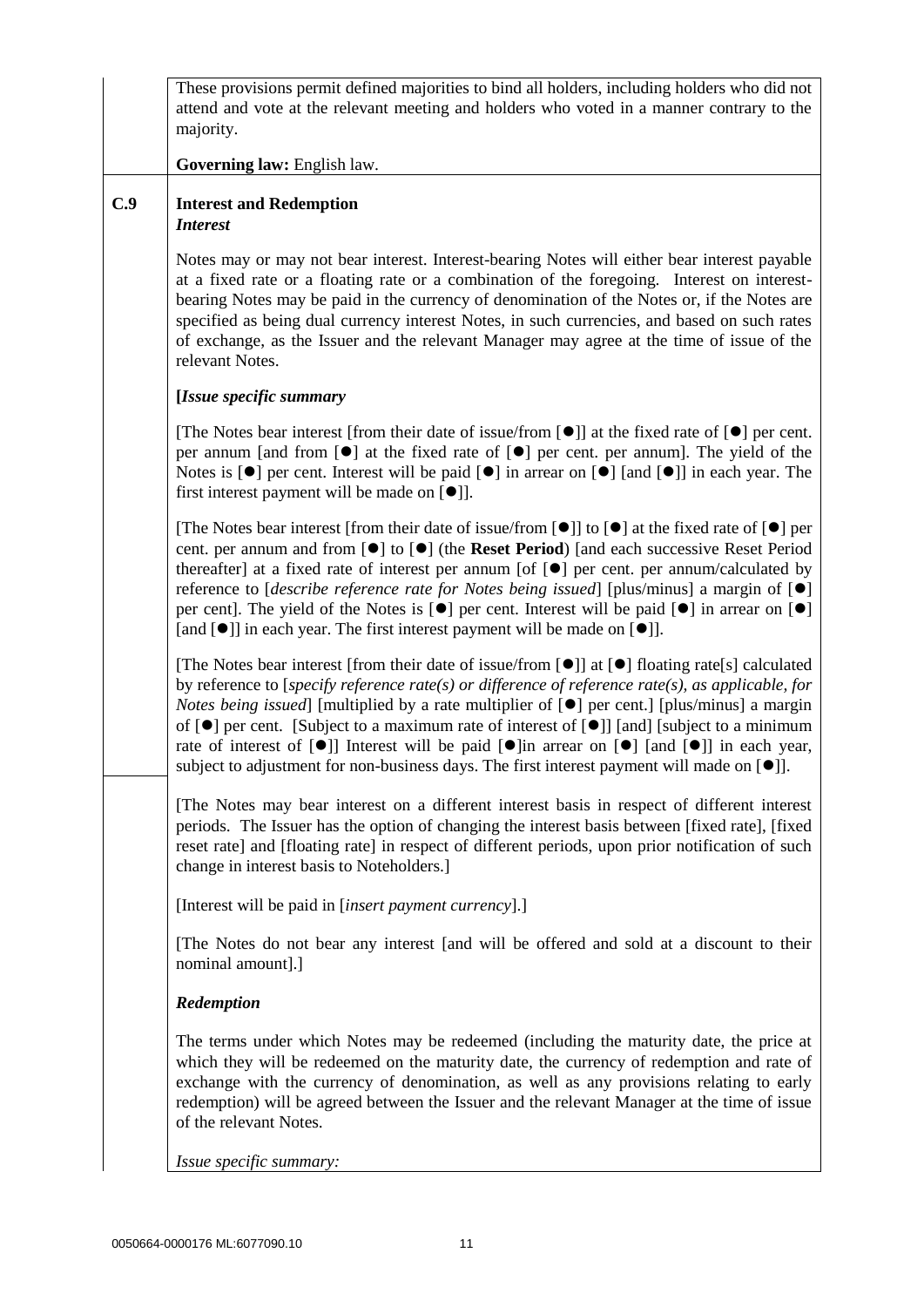|      | Subject to any purchase and cancellation or early redemption, the Notes will be redeemed on<br>[ $\bullet$ ] at [ $\bullet$ ]. [The Notes will be redeemed in [insert payment currency].]<br>[The Notes may be redeemed early for tax reasons [or [specify any other early redemption<br>option applicable to the Notes being issued]] at [specify the early redemption price and any<br>maximum or minimum redemption amounts, applicable to the Notes being issued]. |
|------|------------------------------------------------------------------------------------------------------------------------------------------------------------------------------------------------------------------------------------------------------------------------------------------------------------------------------------------------------------------------------------------------------------------------------------------------------------------------|
|      | <b>Representative of holders</b>                                                                                                                                                                                                                                                                                                                                                                                                                                       |
|      | Not Applicable – No representative of the Noteholders has been appointed by the Issuer.                                                                                                                                                                                                                                                                                                                                                                                |
| C.10 | Derivative component on interest<br>Not Applicable – The Notes do not have a derivative component in the interest payment.                                                                                                                                                                                                                                                                                                                                             |
| C.11 | <b>Listing and Admission to trading</b><br>Notes issued under the Programme may be listed on the Official List of the Irish Stock<br>Exchange and admitted to trading on the Regulated Market of the Irish Stock Exchange, or<br>may be admitted to trading on the electronic order book for retail bonds on the London Stock<br>Exchange's regulated market, or such other stock exchange or market specified below, or<br>may be issued on an unlisted basis.        |
|      | [Issue specific summary:                                                                                                                                                                                                                                                                                                                                                                                                                                               |
|      | [Application for Notes has been made/ is expected to be made for [listing on the Official List]<br>of the Irish Stock Exchange and for admission to trading on the Regulated Market of the<br>Irish Stock Exchange] [for admission to trading on the electronic order book for retail bonds<br>on the London Stock Exchange's regulated market].]                                                                                                                      |

[The Notes are not intended to be admitted to trading.]

# **SECTION D – RISKS**

| <b>Element</b> |                                                                                                                                                                                                                                                                                                                                                                                                                                                                                                                                                                                                                                                                                                                                                                                                                                                                   |
|----------------|-------------------------------------------------------------------------------------------------------------------------------------------------------------------------------------------------------------------------------------------------------------------------------------------------------------------------------------------------------------------------------------------------------------------------------------------------------------------------------------------------------------------------------------------------------------------------------------------------------------------------------------------------------------------------------------------------------------------------------------------------------------------------------------------------------------------------------------------------------------------|
| D.2            | Key risks regarding the issuer<br>In purchasing Notes, investors assume the risk that the Issuer may become insolvent or<br>otherwise be unable to make all payments due in respect of the Notes. There is a wide range<br>of factors which individually or together could result in the Issuer becoming unable to make<br>all payments due in respect of the Notes. It is not possible to identify all such factors or to<br>determine which factors are most likely to occur, as the Issuer may not be aware of all<br>relevant factors and certain factors which it currently deems not to be material may become<br>material as a result of the occurrence of events outside the Issuer's control. The Issuer has<br>identified a number of factors which could materially adversely affect its business and ability<br>to make payments due under the Notes. |
|                | These factors include:                                                                                                                                                                                                                                                                                                                                                                                                                                                                                                                                                                                                                                                                                                                                                                                                                                            |
|                | Banca IMI's business may be adversely affected by international markets and<br>economic conditions;                                                                                                                                                                                                                                                                                                                                                                                                                                                                                                                                                                                                                                                                                                                                                               |
|                | Disruptions and volatility in the global and Euro-zone financial markets may<br>adversely impact Banca IMI's business;                                                                                                                                                                                                                                                                                                                                                                                                                                                                                                                                                                                                                                                                                                                                            |
|                | Negative economic developments and conditions in the markets in which Banca IMI                                                                                                                                                                                                                                                                                                                                                                                                                                                                                                                                                                                                                                                                                                                                                                                   |

 $\overline{\phantom{a}}$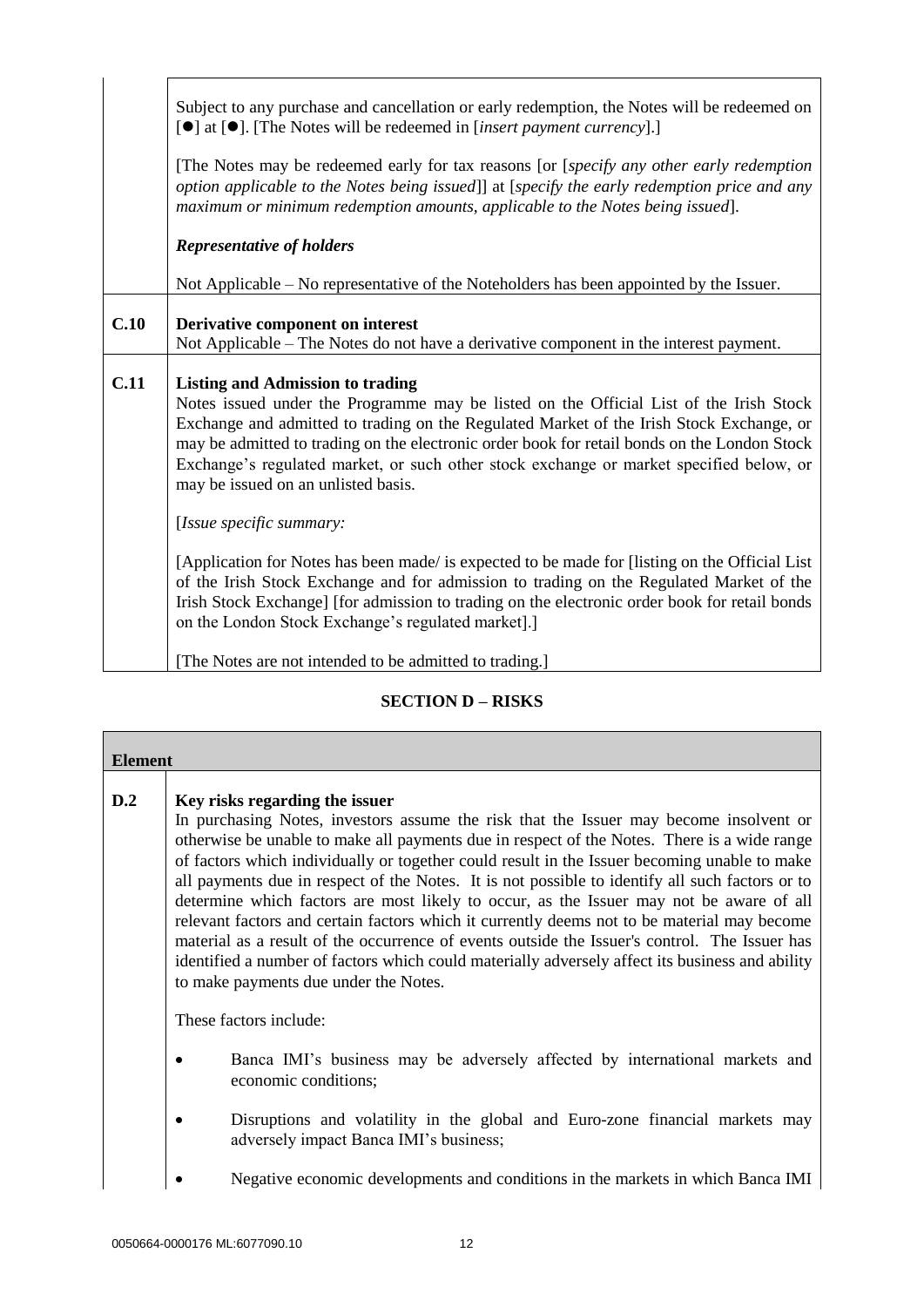|            | operates may adversely affect Banca IMI's business and results of operations;                                                                                 |
|------------|---------------------------------------------------------------------------------------------------------------------------------------------------------------|
|            | Banca IMI's business is sensitive to current adverse macroeconomic conditions in<br>Italy;                                                                    |
|            | Banca IMI's business is exposed to counterparty credit risk;                                                                                                  |
|            | Deterioration in Banca IMI's loan portfolio to corporate customers may affect Banca<br>IMI's financial performance;                                           |
|            | Banca IMI's business is exposed to settlement risk and transfer risk;                                                                                         |
|            | Banca IMI's business is exposed to market risk;                                                                                                               |
|            | Banca IMI's business is exposed to operational risks;                                                                                                         |
|            | Banca IMI's business is exposed to liquidity risk;                                                                                                            |
|            | Banca IMI's business is exposed to legal risks;                                                                                                               |
|            | Banca IMI's business is exposed to risks arising from assumptions and<br>methodologies for assessing financial assets and liabilities measured at fair value; |
|            | Banca IMI's business is exposed to increasing competition in the financial services<br>industry;                                                              |
|            | Banca IMI's business is exposed to risks arising from the loss of key personnel;                                                                              |
|            | Banca IMI's framework for managing its risks may not be effective in mitigating<br>risks and losses;                                                          |
|            | Banca IMI's business is exposed to reputational risk;                                                                                                         |
|            | Regulatory claims may arise in the conduct of Banca IMI's business;                                                                                           |
|            | Banca IMI operates within a highly regulated industry and its business and results<br>are affected by the regulations to which it is subject;                 |
|            | Banca IMI's business performance could be affected if its capital adequacy ratios are<br>reduced or perceived to be inadequate;                               |
|            | Banca IMI's business is exposed to risk of changes in tax legislation as well as to<br>increases in tax rates;                                                |
|            | Banca IMI's business is exposed to risks associated with a reduction in the support<br>actions for the banking and financial system; and                      |
|            | Banca IMI's business is exposed to risk related to transactions in financial<br>derivatives.                                                                  |
| <b>D.3</b> | Key risks regarding the Notes<br>There are also risks associated with specified types of Notes and with the Notes and the<br>markets generally, including:    |
|            | the Notes may not be a suitable investment for all investors;                                                                                                 |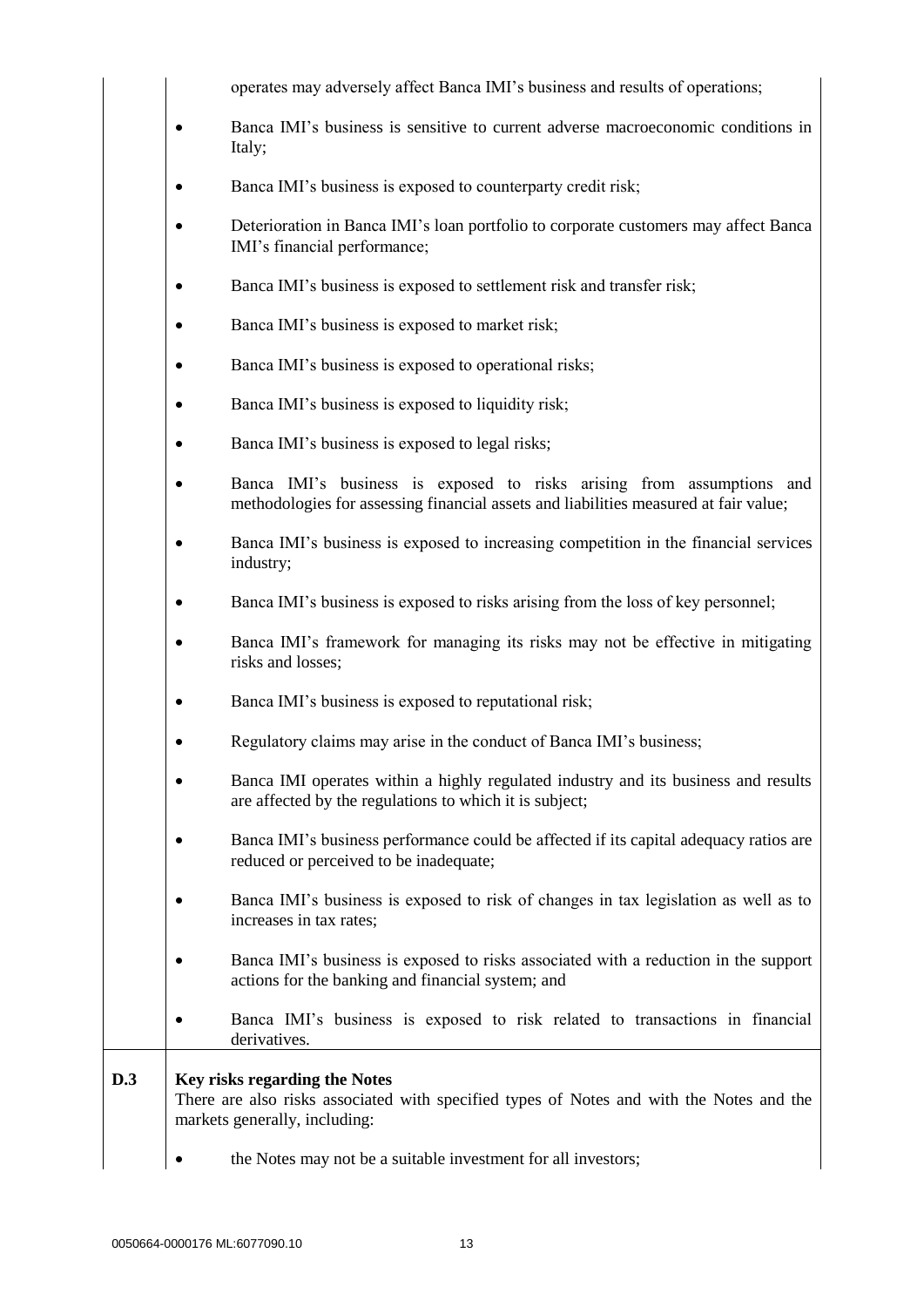|   | [the value of the Notes may be adversely affected by movements in market interest<br>rates;]                                                                                                                                                                                                                                                                                                                                                                                                              |
|---|-----------------------------------------------------------------------------------------------------------------------------------------------------------------------------------------------------------------------------------------------------------------------------------------------------------------------------------------------------------------------------------------------------------------------------------------------------------------------------------------------------------|
|   | [the value of the Notes may be adversely affected by fluctuations in currency<br>exchange rates;                                                                                                                                                                                                                                                                                                                                                                                                          |
|   | [as the issuer has the right to redeem the Notes at its option, this may limit the<br>market value of the Notes concerned and an investor may not be able to reinvest the<br>redemption proceeds at an effective interest rate as high as the interest rate on the<br>Notes being redeemed and may only be able to do so at a significantly lower rate;                                                                                                                                                   |
|   | [there can be no assurance that Notes will be recognised as eligible collateral for<br>Eurosystem monetary and intra-day credit operations and added to the list of eligible<br>assets maintained by the European Central Bank or, if they are so recognised, that<br>they will continue to be recognised at all times during their life;]                                                                                                                                                                |
|   | [where the Issuer acts as Calculation Agent or the Calculation Agent is an affiliate of<br>the Issuer, potential conflicts of interest may exist between the Calculation Agent<br>and Noteholders, including with respect to certain determinations and judgements<br>that the Calculation Agent may make pursuant to the Notes that may influence the<br>amounts receivable in respect of the Notes;]                                                                                                    |
|   | the terms and conditions of the Notes contain provisions which may permit their<br>modification without the consent of all investors;                                                                                                                                                                                                                                                                                                                                                                     |
|   | in respect of certain Notes, the Issuer is not obliged to gross up any payments in<br>respect of the Notes;                                                                                                                                                                                                                                                                                                                                                                                               |
|   | stamp taxes or other documentary charges may be payable in the country where the<br>Notes are transferred;                                                                                                                                                                                                                                                                                                                                                                                                |
|   | U.S. Foreign Account Tax Compliance Act withholding may affect payments on the<br>Notes;                                                                                                                                                                                                                                                                                                                                                                                                                  |
| ٠ | investors are exposed to the risk of changes in law or regulation affecting the value<br>of Notes held by them;                                                                                                                                                                                                                                                                                                                                                                                           |
|   | that there may be no or only a limited secondary market in the Notes;                                                                                                                                                                                                                                                                                                                                                                                                                                     |
|   | that the value of an investor's investment may be adversely affected by exchange<br>rate movements where the Notes are not denominated in the investor's own<br>currency;                                                                                                                                                                                                                                                                                                                                 |
|   | that any credit rating assigned to the Notes may not adequately reflect all the risks<br>associated with an investment in the Notes;                                                                                                                                                                                                                                                                                                                                                                      |
|   | the Notes will be settled by the Issuer through one or more clearing systems and<br>agents. In addition investors may hold Notes through one or more intermediaries. As<br>a result it may be necessary to enforce rights under the Notes through such indirect<br>holding structure and delays and settlement risk may exist as a result. Further,<br>investors may be subject to provisions outside of, and different from, the Notes by<br>virtue of their holding through one or more intermediaries. |
|   | Additionally, the risks relating to investment in the Notes depend on their features and may<br>include, inter alia, risks relating to (but not limited to) operational/business risk, credit risk,                                                                                                                                                                                                                                                                                                       |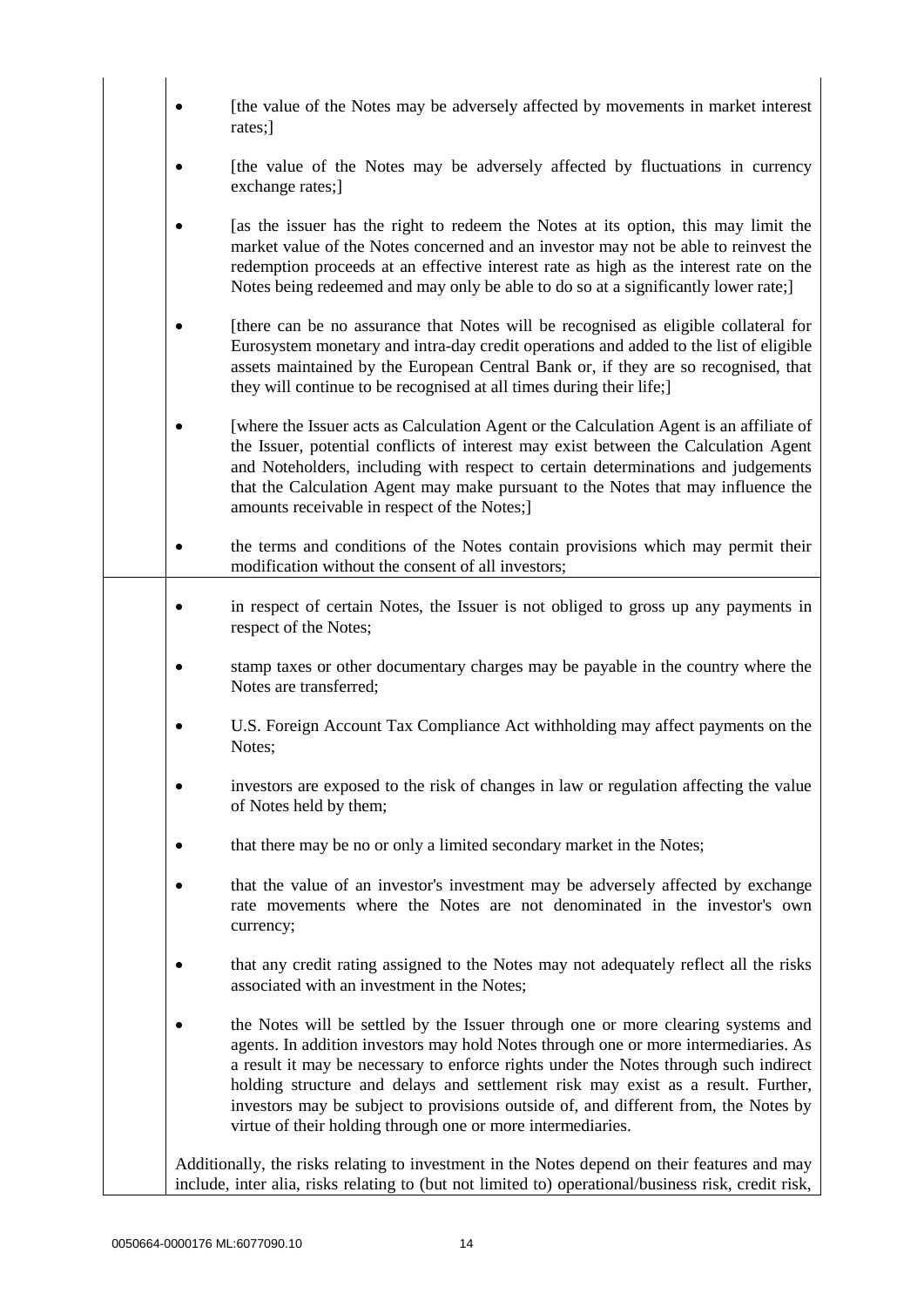| liquidity risk, interest rate risk, regulatory risk, reputational risk, competition risk, unsecured |
|-----------------------------------------------------------------------------------------------------|
| obligations, market risk, hedging and potential conflicts of interest, tax liabilities, expenses    |
| and taxation, third party risk, structural risks relating to particular Notes, exchange rate risks, |
| possible illiquidity of Notes, modification, meetings, optional redemption, a requirement to        |
| hold a minimum amount of Notes, transfer restrictions and exchange listing and legal                |
| regulation risk.                                                                                    |

۰

## **SECTION E – OFFER**

| <b>Element</b> |                                                                                                                                                                                                                                                                                                                                                                                                                                                                                                                                                                                                                                                                 |  |
|----------------|-----------------------------------------------------------------------------------------------------------------------------------------------------------------------------------------------------------------------------------------------------------------------------------------------------------------------------------------------------------------------------------------------------------------------------------------------------------------------------------------------------------------------------------------------------------------------------------------------------------------------------------------------------------------|--|
| E.2b           | Use of proceeds<br>The net proceeds from each issue of Notes will be applied by the Issuer for its general<br>corporate purposes. If, in respect of any particular issue, there is a particular identified use of<br>proceeds, this will be stated in the applicable Final Terms.<br>[Issue specific summary<br>The net proceeds from the issue of Notes will be applied by the Issuer [for its general                                                                                                                                                                                                                                                         |  |
| E.3            | corporate purposes] [and] [specify other]].<br>Terms and conditions of the offer:<br>If so specified in the relevant Final Terms, the Notes may be offered to the public in a Public<br>Offer in one or more specified Public Offer Jurisdictions.                                                                                                                                                                                                                                                                                                                                                                                                              |  |
|                | The terms and conditions of each offer of Notes will be determined by agreement between the<br>Issuer and the relevant Managers at the time of issue and specified in the applicable Final<br>Terms. Offers of the Notes are conditional on their issue. An Investor intending to acquire or<br>acquiring any Notes in a Public Offer from an Authorised Offeror will do so, and offers and<br>sales of such Notes to an Investor by such Authorised Offeror will be made, in accordance<br>with any terms and other arrangements in place between such Authorised Offeror and such<br>Investor including as to price, allocations and settlement arrangements. |  |
|                | Issue specific summary:                                                                                                                                                                                                                                                                                                                                                                                                                                                                                                                                                                                                                                         |  |
|                | [Not Applicable - the Notes are issued in denominations of at least $\epsilon$ 100,000 (or its equivalent<br>in any other currency.)]                                                                                                                                                                                                                                                                                                                                                                                                                                                                                                                           |  |
|                | [Not Applicable - the Notes are not being offered to the public as part of a Public Offer.]                                                                                                                                                                                                                                                                                                                                                                                                                                                                                                                                                                     |  |
|                | The issue price of the Notes is $[\bullet]$ per cent. of their nominal amount.                                                                                                                                                                                                                                                                                                                                                                                                                                                                                                                                                                                  |  |
|                | [Summarise the terms of any Public Offer as set out in paragraph $[$ $\bullet]$ and section $[$ $\bullet]$ of Part<br>B of the Final Terms]                                                                                                                                                                                                                                                                                                                                                                                                                                                                                                                     |  |
| E.4            | Description of any interest of natural and legal persons involved in the issue/offer that is<br>material to the issue/offer including conflicting interests<br>The relevant Managers may be paid fees in relation to any issue of Notes under the<br>Programme. Any such Manager and its affiliates may also have engaged, and may in the<br>future engage, in investment banking and/or commercial banking transactions with, and may<br>perform other services for, the Issuer and their affiliates in the ordinary course of business.<br>Issue specific summary                                                                                             |  |
|                |                                                                                                                                                                                                                                                                                                                                                                                                                                                                                                                                                                                                                                                                 |  |

Г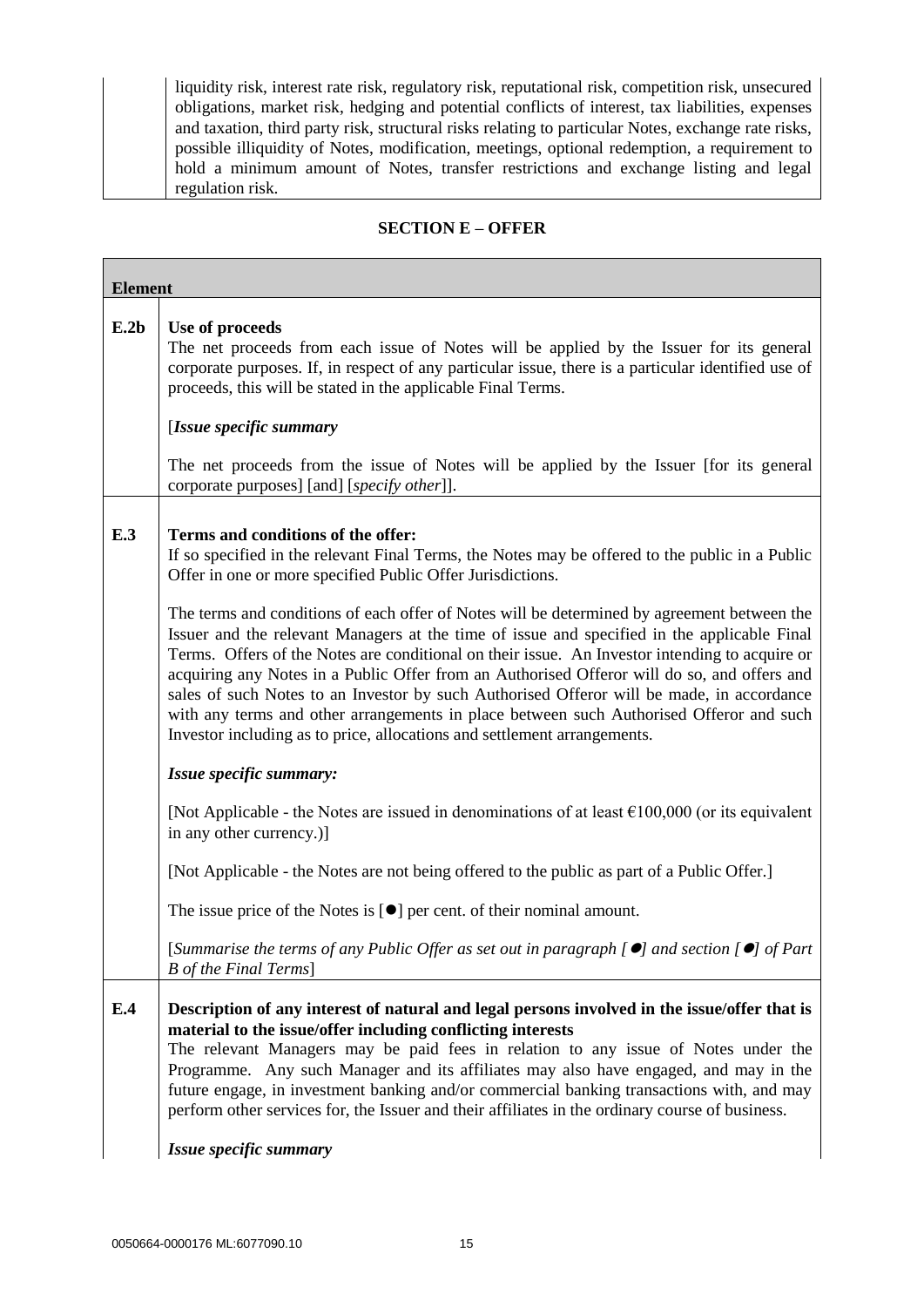|     | [Other than as mentioned above, [and save for [any fees payable to the Manager [and any<br>other Authorised Offeror]] $[•]$ ] so far as the Issuer is aware, no person involved in the issue<br>of the Notes has an interest material to the offer, including conflicting interests.                                                                                        |
|-----|-----------------------------------------------------------------------------------------------------------------------------------------------------------------------------------------------------------------------------------------------------------------------------------------------------------------------------------------------------------------------------|
| E.7 | <b>Expenses charged to the investor by the Issuer or an Authorised Offeror</b><br>[Issue specific summary:                                                                                                                                                                                                                                                                  |
|     | [No expenses are being charged to an investor by the Issuer [or any Authorised Offeror]. [For<br>this specific issue, however, expenses may be charged by an Authorised Offeror (as defined<br>above) in the range between $[\bullet]$ per cent. and $[\bullet]$ per cent. of the nominal amount of the<br>Notes to be purchased by the relevant investor.]][Specify other] |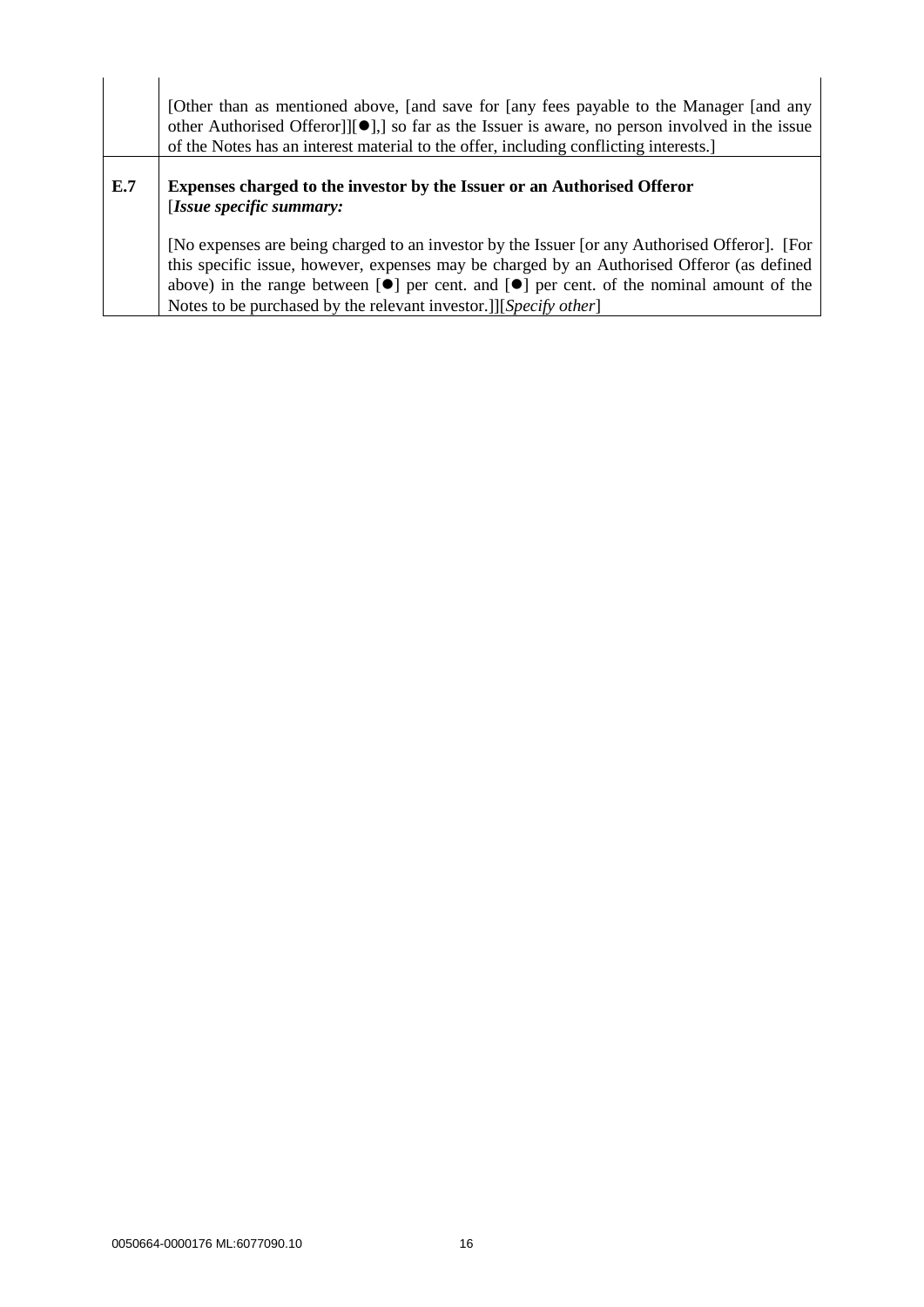### **SCHEDULE 2**

## *The paragraph "German Taxation" in the section "Taxation" on pages 133 to 136 of the Base Prospectus is hereby deleted in its entirety and replaced with the following:*

#### "**German Taxation**

*The following is a general discussion of certain German tax consequences of the acquisition, holding and disposal of Notes. It does not purport to be a comprehensive description of all German tax considerations that may be relevant to a decision to purchase Notes, and, in particular, does not consider any specific facts or circumstances that may apply to a particular purchaser. This general discussion is based on the tax laws of Germany currently in force and as applied on the date of this Base Prospectus, which are subject to change, possibly with retroactive or retrospective effect.* 

*As each Series or Tranche of Notes may be subject to a different tax treatment due to the specific terms of such Series or Tranche of Notes as set out in the respective Final Terms, the following section only provides some general information on the possible tax treatment.* 

*Prospective purchasers of Notes are advised to consult their own tax advisors as to the tax consequences of the purchase, ownership and disposal of Notes, including the effect of any state, local or church taxes, under the tax laws of Germany and any country of which they are resident or whose tax laws apply to them for other reasons.* 

#### *Tax Residents*

The section "Tax Residents" refers to persons who are tax residents of Germany (i.e. persons whose residence, habitual abode, statutory seat, or place of effective management and control is located in Germany).

### *Withholding tax on ongoing payments and capital gains*

Ongoing payments received by an individual Noteholders will be subject to German withholding tax if the Notes are kept or administrated in a custodial account with a German branch of a German or non-German bank or financial services institution, a German securities trading company or a German securities trading bank (each, a *German Disbursing Agent*, *auszahlende Stelle*). The tax rate is 25 per cent. (plus solidarity surcharge at a rate of 5.5 per cent. thereon, the total withholding being 26.375 per cent.). For individual Noteholders which are subject to church tax an electronic information system for church withholding tax purposes applies in relation to investment income, with the effect that church tax will be collected by the German Disbursing Agent by way of withholding unless the investor has filed a blocking notice (*Sperrvermerk*) with the German Federal Central Tax Office (*Bundeszentralamt für Steuern*) in which case the investor will be assessed to church tax.

The same treatment applies to capital gains (i.e. the difference between the proceeds from the disposal, redemption, repayment or assignment after deduction of expenses directly related to the disposal, redemption, repayment or assignment and the cost of acquisition) derived by an individual Holder provided the Notes have been held in a custodial account with the same German Disbursing Agent since the time of their acquisition. If Notes held or administrated in the same custodial account were acquired at different points in time, the Notes first acquired will be deemed to have been sold first for the purposes of determining the capital gains. Where Notes are acquired and/or sold or redeemed in a currency other than Euro the sales/redemption price and the acquisition costs have to be converted into Euro on the basis of the foreign exchange rates prevailing on the sale or redemption date and the acquisition date respectively with the result that any currency gains or losses are part of the capital gains. If interest coupons or interest claims are disposed of separately (i.e. without the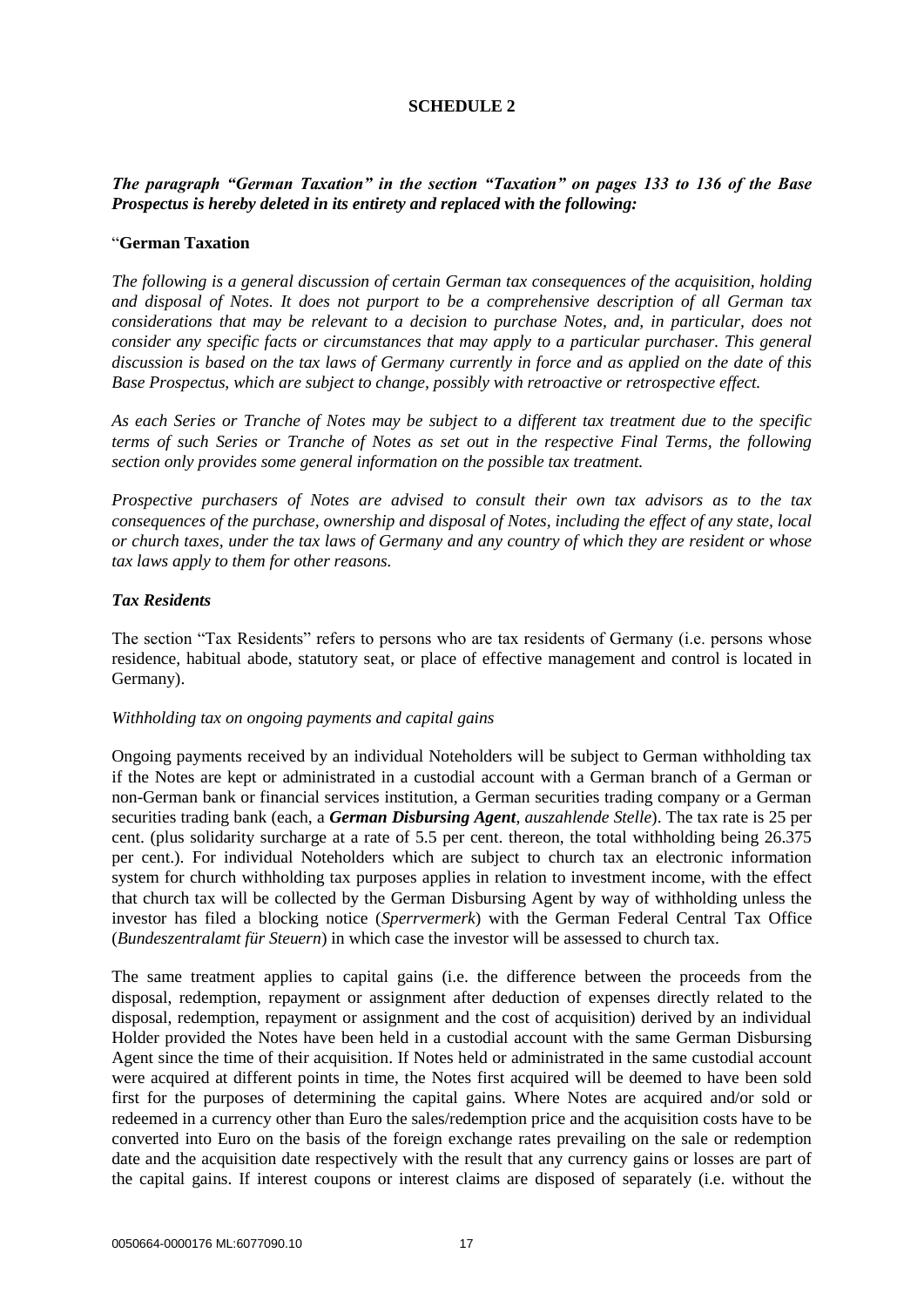Notes), the proceeds from the disposition are subject to withholding tax. The same applies to proceeds from the payment of interest coupons or interest claims if the Notes have been disposed of separately.

To the extent the Notes have not been kept in a custodial account with the same German Disbursing Agent since the time of their acquisition, upon the disposal, redemption, repayment or assignment withholding tax applies at a rate of 26.375 per cent. (including solidarity surcharge, plus church tax, if applicable) on 30 per cent. of the disposal proceeds (plus interest accrued on the Notes (Accrued Interest, *Stückzinsen*), if any), unless the current German Disbursing Agent has been notified of the actual acquisition costs of the Notes by the previous German Disbursing Agent or by a statement of a bank or financial services institution within the European Economic Area or certain other countries in accordance with art. 17 para. 2 of the Council Directive 2003/48/EC of June 3, 2003 on the taxation of savings income (e.g. Switzerland or Andorra).

Pursuant to a tax decree issued by the German Federal Ministry of Finance dated October 9, 2012 a bad debt-loss (*Forderungsausfall*) and a waiver of a receivable (*Forderungsverzicht*), to the extent the waiver does not qualify as a hidden capital contribution, shall not be treated like a disposal. Accordingly, losses suffered upon such bad debt-loss or waiver shall not be tax-deductible. The same rules should be applicable according to the said tax decree, if the Notes expire worthless so that losses may not be tax-deductible at all.

In computing any German tax to be withheld, the German Disbursing Agent may generally deduct from the basis of the withholding tax negative investment income realised by the individual Holder of the Notes via the German Disbursing Agent (e.g. losses from the sale of other securities with the exception of shares). The German Disbursing Agent may also deduct Accrued Interest on the Notes or other securities paid separately upon the acquisition of the respective security via the German Disbursing Agent. In addition, subject to certain requirements and restrictions German the Disbursing Agent may credit foreign withholding taxes levied on investment income in a given year regarding financial instruments held by the individual Holder in the custodial account with the German Disbursing Agent.

Individual Holders may be entitled to an annual allowance (*Sparer-Pauschbetrag*) of €801 (€1,602 for married couples and for partners in accordance with the registered partnership law (*Gesetz über die Eingetragene Lebenspartnerschaft*) filing jointly) for all investment income received in a given year. Upon the individual Holder filing an exemption certificate (*Freistellungsauftrag*) with the German Disbursing Agent, the German Disbursing Agent will take the allowance into account when computing the amount of tax to be withheld. No withholding tax will be deducted if the Noteholder has submitted to the German Disbursing Agent a certificate of non-assessment (*Nichtveranlagungsbescheinigung*) issued by the competent local tax office.

German withholding tax will not apply to gains from the disposal, redemption, repayment or assignment of Notes held by a corporation as Holder while ongoing payments, such as interest payments, are subject to withholding tax (irrespective of any deductions of foreign tax and capital losses incurred). The same may apply where the Notes form part of a trade or business, subject to further requirements being met.

### *Taxation of current income and capital gains*

The personal income tax liability of an individual Holder deriving income from capital investments under the Notes is, in principle, settled by the tax withheld. To the extent withholding tax has not been levied, such as in the case of Notes kept in custody abroad or if no German Disbursing Agent is involved in the payment process, the individual Holder must report his or her income and capital gains derived from the Notes on his or her tax return and then will also be taxed at a rate of 25 per cent. (plus solidarity surcharge and church tax thereon, where applicable). If the withholding tax on a disposal, redemption, repayment or assignment has been calculated from 30 per cent. of the disposal proceeds (rather than from the actual gain), an individual Holder may and in case the actual gain is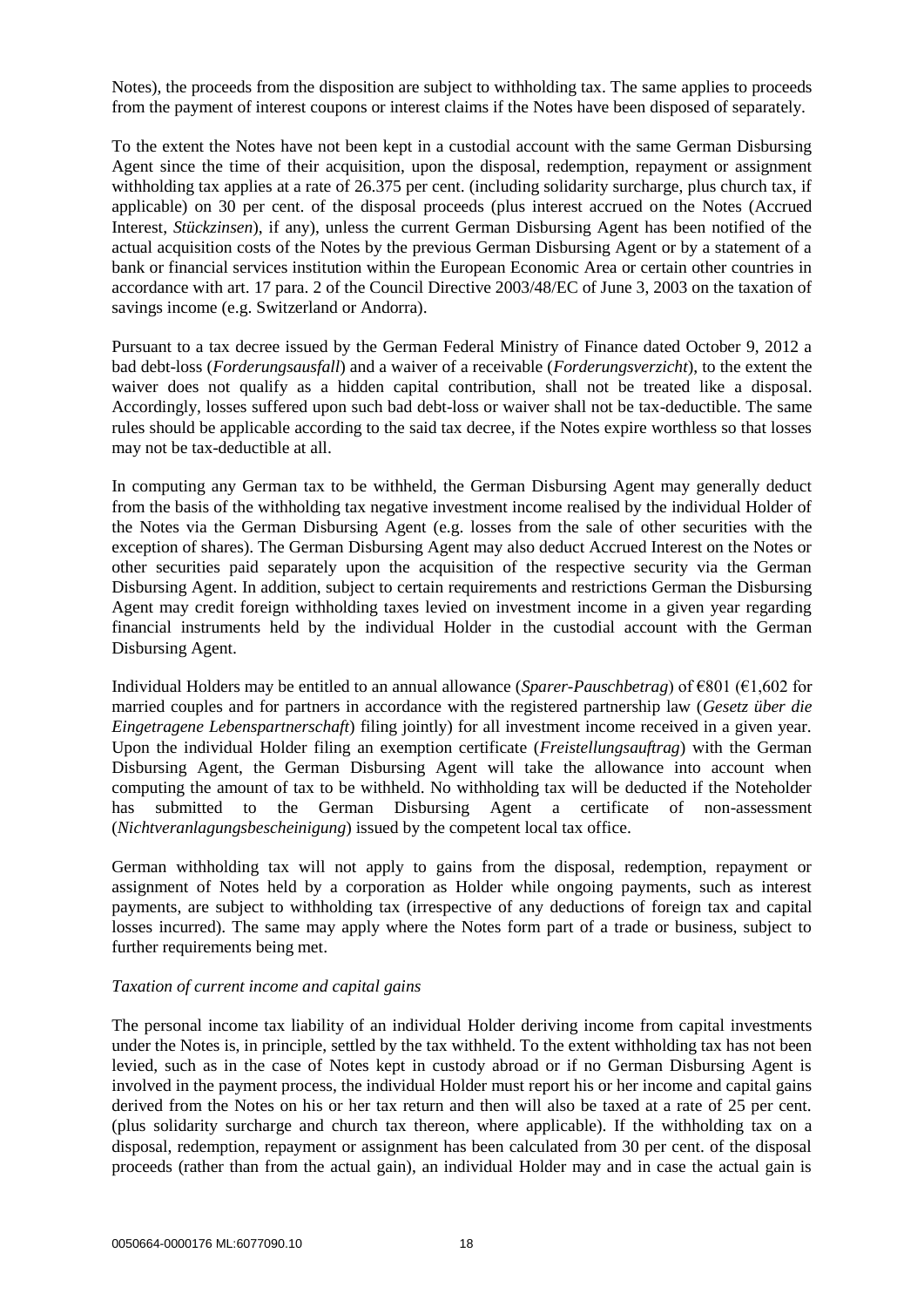higher than 30 per cent. of the disposal proceeds must also apply for an assessment on the basis of his or her actual acquisition costs. Further, an individual Holder may request that all investment income of a given year is taxed at his or her lower individual tax rate based upon an assessment to tax with any amounts over withheld being refunded. In each case, the deduction of expenses (other than transaction costs) on an itemized basis is not permitted.

Losses incurred with respect to the Notes can only be off-set against investment income of the individual Noteholder realised in the same or the following years.

Where Notes form part of a trade or business the withholding tax, if any, will not settle the personal or corporate income tax liability. Where Notes form part of a trade or business, interest (accrued) must be taken into account as income. Where Notes qualify as zero bonds and form part of a trade or business, each year the part of the difference between the issue or purchase price and the redemption amount attributable to such year must be taken into account. The respective Holder will have to report income and related (business) expenses on the tax return and the balance will be taxed at the Holder's applicable tax rate. Withholding tax levied, if any, will be credited against the personal or corporate income tax of the Holder. Where Notes form part of a German trade or business the current income and gains from the disposal, redemption, repayment or assignment of the Notes may also be subject to German trade tax.

### *Non-residents*

Interest, including Accrued Interest, and capital gains are not subject to German taxation, unless (i) the Notes form part of the business property of a permanent establishment, including a permanent representative, or a fixed base maintained in Germany by the Holder or (ii) the income otherwise constitutes German-source income. In cases (i) and (ii) a tax regime similar to that explained above under "Tax Residents" applies.

Non-residents of Germany are, in general, exempt from German withholding tax on interest and the solidarity surcharge thereon. However, where the interest is subject to German taxation as set forth in the preceding paragraph and the Notes are held or administrated in a custodial account with a German Disbursing Agent, withholding tax may be levied under certain circumstances. Where Notes are not kept in a custodial account with a German Disbursing Agent and interest or proceeds from the disposal, assignment or redemption of a Note or an interest coupon are paid by a German Disbursing Agent to a non-resident upon delivery of the Notes or interest coupons, withholding tax generally will also apply. The withholding tax may be refunded based on an assessment to tax or under an applicable tax treaty.

#### *Inheritance and Gift Tax*

No inheritance or gift taxes with respect to any Notes will arise under the laws of Germany, if, in the case of inheritance tax, neither the deceased nor the beneficiary, or, in the case of gift tax, neither the donor nor the donee, is a resident of Germany and such Note is not attributable to a German trade or business for which a permanent establishment is maintained, or a permanent representative has been appointed, in Germany. Exceptions from this rule apply to certain German expatriates.

### *Other Taxes*

No stamp, issue or registration taxes or such duties will be payable in Germany in connection with the issuance, delivery or execution of the Notes. Currently, net assets tax is not levied in Germany.

The European Commission and certain EU Member States (including Germany) are currently intending to introduce a financial transactions tax (FTT) (presumably on secondary market transactions involving at least one financial intermediary). It is currently uncertain when the proposed FTT will be enacted by the participating EU Member States and when the FTT will enter into force with regard to dealings with the Notes.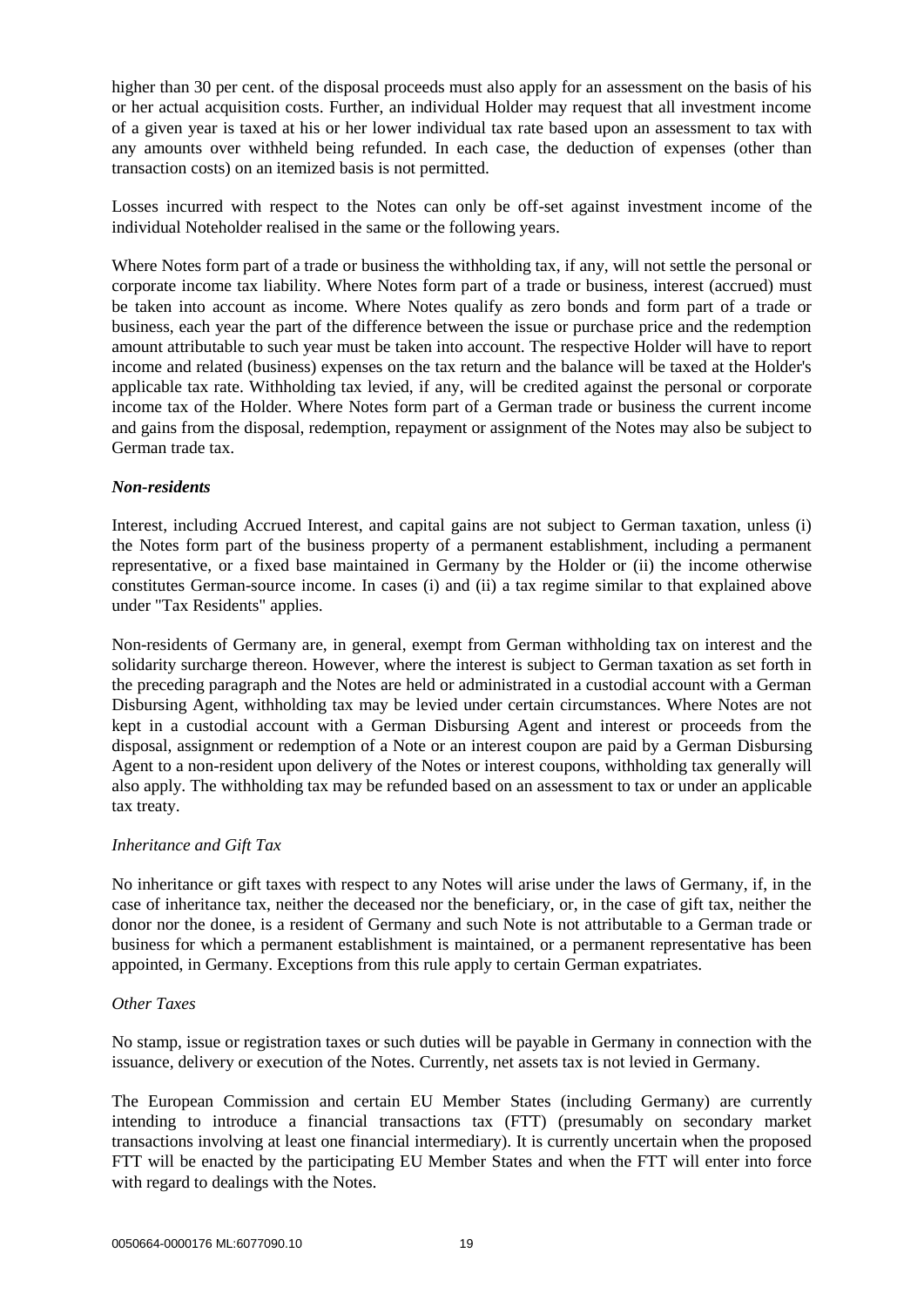## *EU Savings Directive*

By legislative regulations dated 26 January 2004 the German Federal Government enacted provisions implementing the information exchange on the basis of the EU Savings Directive into German law. These provisions apply from July 1, 2005.

For further information about the EU Savings Directive please refer to pages 154 to 155. "

## *The paragraph "Italian Taxation" in the section "Taxation" on pages 138 to 143 of the Base Prospectus is hereby deleted in its entirety and replaced with the following:*

## "**Italian Taxation**

## **Taxation in the Republic of Italy**

*The statements herein regarding taxation are based on the laws in force in Italy as of the date of this Base Prospectus and are subject to any changes in law occurring after such date, which changes could be made on a retroactive basis. The following general discussion does not purport to be a comprehensive description of all the tax considerations which may be relevant to a decision to subscribe for, purchase, own or dispose of the Notes and does not purport to deal with the tax consequences applicable to all categories of investors, some of which (such as dealers in securities or commodities) may be subject to special rules. Prospective purchasers of the Notes are advised to consult their own tax advisers concerning the overall tax consequences of their ownership of the Notes.*

*Law Decree No. 66 of 24 April 2014, published in the Official Gazette No. 95 of 24 April 2014 (Decree 66), as converted into law with amendments by Law No. 89 of 23 June, 2014 (Law 89) introduced tax provisions amending certain aspects of the tax treatment of the Notes, as summarised below. The new rules are effective as of 1 July 2014. With reference to the imposta sostitutiva set out by Decree 239 (as defined below) the increased rate applies on interest accrued as of 1 July 2014*.

### **Italian Taxation**

Legislative Decree No. 239 of 1 April 1996 (**Decree 239**), as subsequently amended, provides for the applicable regime with respect to the tax treatment of interest, premium and other income (including the difference between the redemption amount and the issue price) from Notes issued, inter alia, by Italian banks, falling within the category of bonds (*obbligazioni*) or debentures similar to bonds (*titoli similari alle obbligazioni*) issued, inter alia, by Italian banks. For this purpose, debentures similar to bonds are securities that incorporate an unconditional obligation to pay, at redemption, an amount not lower than their nominal value.

### **Italian resident Noteholders**

Where an Italian resident Noteholder is (i) an individual not engaged in an entrepreneurial activity to which the Notes are connected (unless the individual has opted for the application of the "*risparmio gestito*" regimes – see "*Capital Gains Tax*" below), (ii) a non-commercial partnership, (iii) a noncommercial private or public institution, or (iv) an investor exempt from Italian corporate income taxation, interest, premium and other income relating to the Notes are subject to a tax withheld at source, referred to as *imposta sostitutiva*, levied at the rate of 26 per cent.. If the Noteholders described under (i) or (iii) above are engaged in an entrepreneurial activity to which the Notes are connected, the *imposta sostitutiva* applies as a provisional tax.

Where an Italian resident Noteholder is a company or similar commercial entity or a permanent establishment in Italy of a foreign company to which the Notes are effectively connected and the Notes are deposited with an authorised intermediary, interest, premium and other income from the Notes will not be subject to *imposta sostitutiva*, but must be included in the relevant Noteholder's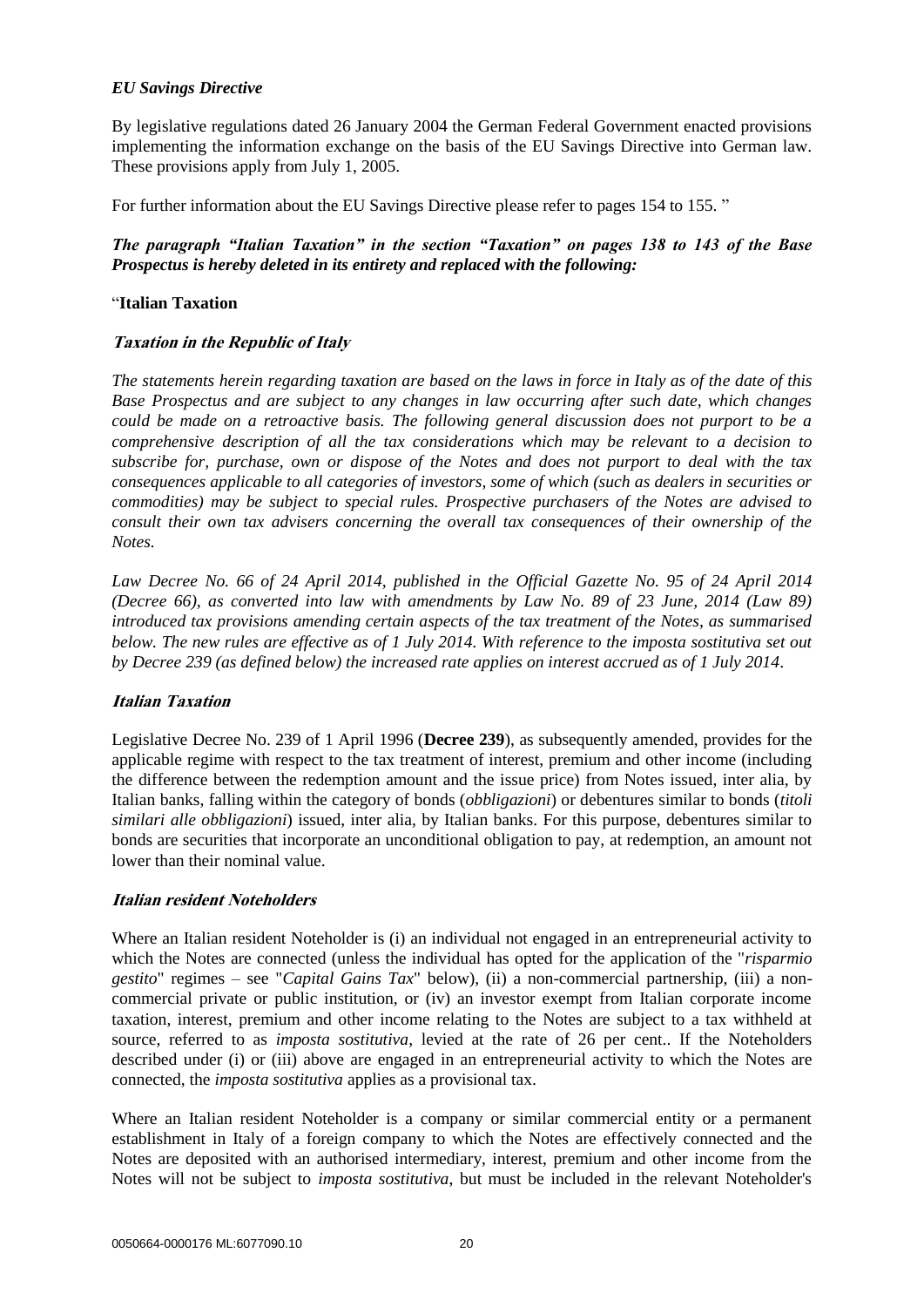annual income tax return and are therefore subject to general Italian corporate taxation (and in certain circumstances, depending on the "*statu*s" of the Noteholder, also to the regional tax on productive activities (**IRAP**)).

Under the current regime provided by Law Decree No. 351 of 25 September 2001 converted into law with amendments by Law No. 410 of 23 November 2001 (**Decree 351**), as clarified by the Italian Revenue Agency (*Agenzia delle Entrate*) through Circular No. 47/E of 8 August 2003 and Circular No. 11/E of 28 March 2012, payments of interest, premiums or other proceeds in respect of the Notes made to Italian resident real estate investment funds established pursuant to Article 37 of Legislative Decree No. 58 of 24 February 1998, as amended and supplemented, or pursuant to Article 14-bis of Law No. 86 of 25 January 1994 are subject neither to *imposta sostitutiva* nor to any other income tax in the hands of a real estate investment fund.

If the investor is resident in Italy and is an open-ended or closed-ended investment fund, a SICAF or a SICAV established in Italy or either (i) the fund, SICAF or SICAV (an investment company with variable capital) or (ii) their manager is subject to the supervision of a regulatory authority (the **Fund**), and the relevant Notes are held by an authorised intermediary, interest, premium and other income accrued during the holding period on such Notes will not be subject to *imposta sostitutiva*, but must be included in the management results of the Fund. The Fund will not be subject to taxation on such results but a withholding tax of 26 per cent. will apply, in certain circumstances, to distributions made in favour of unitholders or shareholders (the **Collective Investment Fund Tax**). For an interim period, in certain circumstances, the Collective Investment Fund Tax may remain applicable at a rate of 20 per cent. for income accrued as of 30 June 2014.

Where an Italian resident Noteholder is a pension fund (subject to the regime provided for by Article 17 of the Legislative Decree No. 252 of 5 December 2005) and the Notes are deposited with an authorised intermediary, interest, premium and other income relating to the Notes and accrued during the holding period will not be subject to *imposta sostitutiva*, but must be included in the result of the relevant portfolio accrued at the end of the tax period, to be subject to a 20 per cent. substitute tax (with certain adjustments for the fiscal period 2014 as provided by Law No. 190 of 23 December 2014 (the **Italian Stability Law**)).

Pursuant to Decree 239, *imposta sostitutiva* is applied by banks, SIMs, fiduciary companies, SGRs, stockbrokers and other entities identified by a decree of the Ministry of Economy and Finance (each an **Intermediary**).

An Intermediary must (i) be resident in Italy or be a permanent establishment in Italy of a non-Italian resident financial intermediary and (ii) intervene, in any way, in the collection of interest or in the transfer of the Notes. For the purpose of the application of the *imposta sostitutiva*, a transfer of Notes includes any assignment or other act, either with or without consideration, which results in a change of the ownership of the relevant Notes or in a change of the Intermediary with which the Notes are deposited.

Where the Notes are not deposited with an Intermediary, the *imposta sostitutiva* is applied and withheld by any entity paying interest to a Noteholder.

### **Non-Italian resident Noteholders**

Where the Noteholder is a non-Italian resident without a permanent establishment in Italy to which the Notes are connected, an exemption from the *imposta sostitutiva* applies provided that the non-Italian resident beneficial owner is either (i) resident, for tax purposes, in a country which allows a satisfactory exchange of information with Italy; or (ii) an international body or entity set up in accordance with international agreements which have entered into force in Italy; or (iii) a Central Bank or an entity which manages, inter alia, the official reserves of a foreign State; or (iv) an institutional investor which is incorporated in a country which allows for a satisfactory exchange of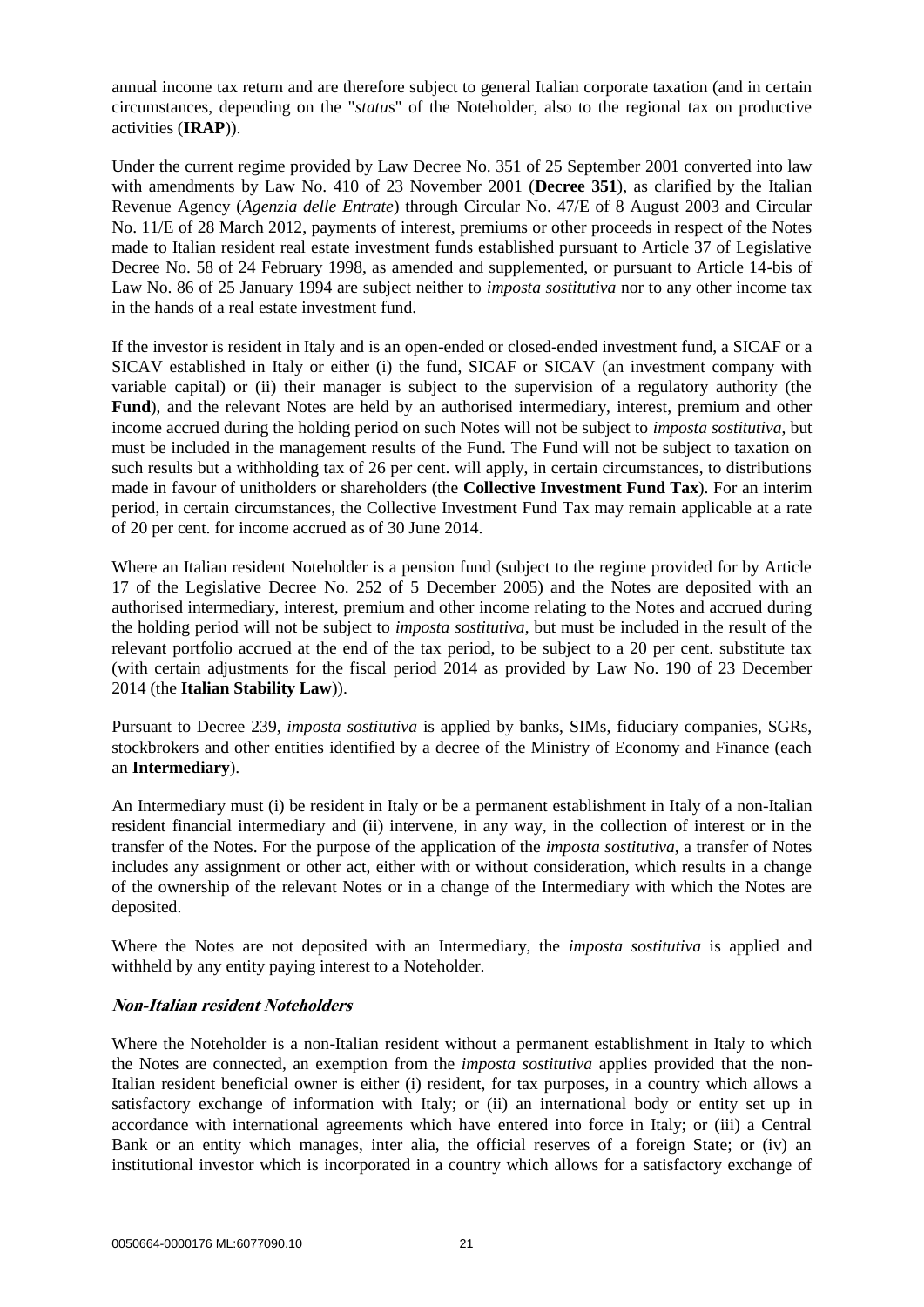information with Italy, even if it does not possess the status of a taxpayer in its own country of residence.

The *imposta sostitutiva* will be applicable at the rate of 26 per cent., or at the reduced rate provided for by the applicable double tax treaty, to interest, premium and other income paid to Noteholders who are resident, for tax purposes, in countries which do not allow a satisfactory exchange of information with Italy.

Please note that according to the Law No. 244 of 24 December 2007 (**Budget Law 2008**) a Decree still to be issued should introduce a new "white list" replacing the current "black list" system, so as to identify those countries which (i) allow for a satisfactory exchange of information; and (ii) do not have a more favourable tax regime.

In order to ensure gross payment, non-Italian resident Noteholders must be the beneficial owners of the payments of interest, premium or other income and (i) deposit, directly or indirectly, the Notes with a resident bank or SIM or a permanent establishment in Italy of a non-Italian resident bank or SIM or with a non-Italian resident entity or company participating in a centralised securities management system which is in contact, via computer, with the Ministry of Economy and Finance; and (ii) file with the relevant depository, prior to or concurrently with the deposit of the Notes, a statement of the relevant Noteholder, which remains valid until withdrawn or revoked, in which the Noteholder declares to be eligible to benefit from the applicable exemption from *imposta sostitutiva*. Such statement, which is not requested for international bodies or entities set up in accordance with international agreements which have entered into force in Italy or in the case of foreign Central Banks or entities which manage, inter alia, the official reserves of a foreign State, must comply with the requirements set forth by Ministerial Decree of 12 December 2001, as subsequently amended.

### **Atypical Securities**

Interest payments relating to Notes that are not deemed to fall within the category of bonds (*obbligazioni*) or debentures similar to bonds (*titoli similari alle obbligazioni*), shares or securities similar to shares pursuant to Article 44 of Presidential Decree No. 917 of 22 December 1986 may be subject to a withholding tax, levied at the rate of 26 per cent..

Where the Noteholder is (a) an Italian individual engaged in an entrepreneurial activity to which the Notes are connected, (b) an Italian company or a similar Italian commercial entity, (c) a permanent establishment in Italy of a foreign entity to which the Notes are effectively connected, (d) an Italian commercial partnership or (e) an Italian commercial private or public institution and trusts, such withholding tax applies as a provisional withholding tax. In all other cases the withholding tax is levied as a final withholding tax.

Double taxation treaties entered into by Italy may apply allowing for a lower (or, in certain cases, nil) rate of withholding tax in case of payments to non-Italian resident Noteholders, subject to proper compliance with relevant subjective and procedural requirements.

## **Capital gains tax**

Any gain obtained from the sale or redemption of the Notes would be treated as part of taxable (and, in certain circumstances, depending on the "*status*" of the Noteholder, also as part of the net value of production for IRAP purposes) income if realised by an Italian company or a similar commercial entity (including the Italian permanent establishment of foreign entities to which the Notes are connected) or Italian resident individuals engaged in an entrepreneurial activity to which the Notes are connected.

Where an Italian resident Noteholder is an individual not engaged in an entrepreneurial activity to which the Notes are connected and certain other persons, any capital gain realised by such Noteholder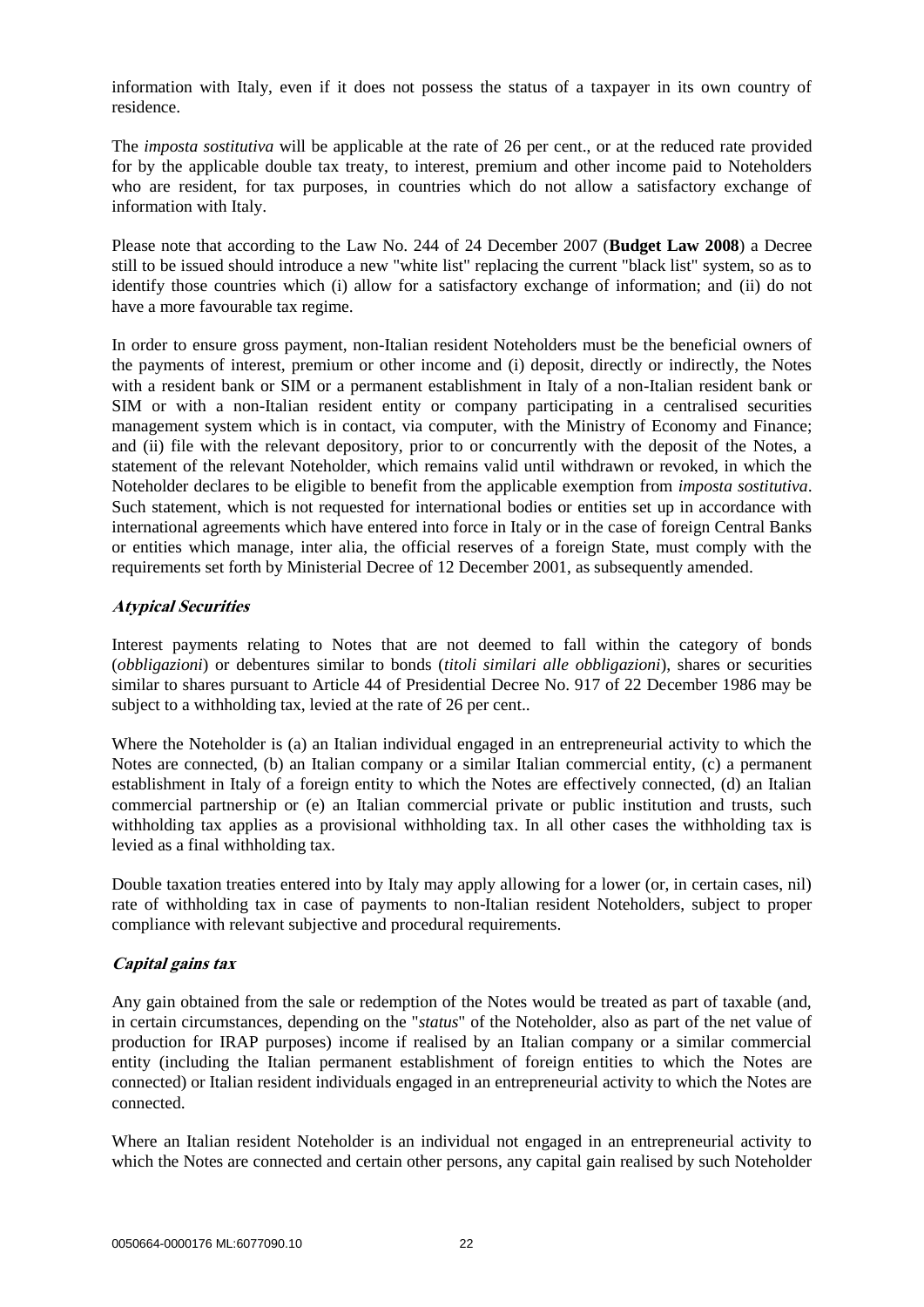from the sale or redemption of the Notes would be subject to an *imposta sostitutiva*, levied at the current rate of 26 per cent.. Noteholders may set off losses with gains.

In respect of the application of the *imposta sostitutiva*, taxpayers may opt for one of the three regimes described below.

Under the "tax declaration" regime (*regime della dichiarazione*), which is the default regime for Italian resident individuals not engaged in an entrepreneurial activity to which the Notes are connected, the *imposta sostitutiva* on capital gains will be chargeable, on a cumulative basis, on all capital gains, net of any incurred capital loss, realised by the Italian resident individual Noteholder, holding Notes not in connection with an entrepreneurial activity pursuant to all sales or redemptions of the Notes carried out during any given tax year. Italian resident individuals holding Notes not in connection with an entrepreneurial activity must indicate the overall capital gains realised in any tax year, net of any relevant incurred capital loss, in the annual tax return and pay *imposta sostitutiva* on such gains together with any balance of income tax due for such year. Capital losses in excess of capital gains may be carried forward against capital gains realised in any of the four succeeding tax years. Pursuant to Decree 66, capital losses may be carried forward to be offset against capital gains of the same nature realised after 30 June 2014 for an overall amount of: (i) 48.08 per cent. of the relevant capital losses realised before 1 January 2012; (ii) 76.92 per cent. of the capital losses realised from 1 January 2012 to 30 June 2014.

As an alternative to the tax declaration regime, Italian resident individual Noteholders holding the Notes not in connection with an entrepreneurial activity may elect to pay the *imposta sostitutiva* separately on capital gains realised on each sale or redemption of the Notes (the "*risparmio amministrato*" regime). Such separate taxation of capital gains is allowed subject to (i) the Notes being deposited with Italian banks, SIMs or certain authorised financial intermediaries; and (ii) an express election for the *risparmio amministrato* regime being timely made in writing by the relevant Noteholder. The depository is responsible for accounting for *imposta sostitutiva* in respect of capital gains realised on each sale or redemption of the Notes (as well as in respect of capital gains realised upon the revocation of its mandate), net of any incurred capital loss, and is required to pay the relevant amount to the Italian tax authorities on behalf of the taxpayer, deducting a corresponding amount from the proceeds to be credited to the Noteholder or using funds provided by the Noteholder for this purpose. Under the *risparmio amministrato* regime, where a sale or redemption of the Notes results in a capital loss, such loss may be deducted from capital gains subsequently realised, within the same securities management, in the same tax year or in the following tax years up to the fourth. Under the *risparmio amministrato* regime, the Noteholder is not required to declare the capital gains in the annual tax return. Pursuant to Decree 66, capital losses may be carried forward to be offset against capital gains of the same nature realised after 30 June 2014 for an overall amount of: (i) 48.08 per cent. of the relevant capital losses realised before 1 January 2012; (ii) 76.92 per cent. of the capital losses realised from 1 January 2012 to 30 June 2014.

Any capital gains realised by Italian resident individuals holding the Notes not in connection with an entrepreneurial activity who have entrusted the management of their financial assets, including the Notes, to an authorised intermediary and have opted for the so-called "*risparmio gestito*" regime will be included in the computation of the annual increase in value of the managed assets accrued, even if not realised, at year end, subject to a 26 per cent. substitute tax, to be paid by the managing authorised intermediary. Under the *risparmio gestito* regime, any depreciation of the managed assets accrued at year end may be carried forward against increase in value of the managed assets accrued in any of the four succeeding tax years. Under the *risparmio gestito* regime, the Noteholder is not required to declare the capital gains realised in the annual tax return. Pursuant to Decree 66, investment portfolio losses may be carried forward to be offset against capital gains of the same nature realised after 30 June 2014 for an overall amount of: (i) 48.08 per cent. of the relevant capital losses realised before 1 January 2012; (ii) 76.92 per cent. of the capital losses realised from 1 January 2012 to 30 June 2014.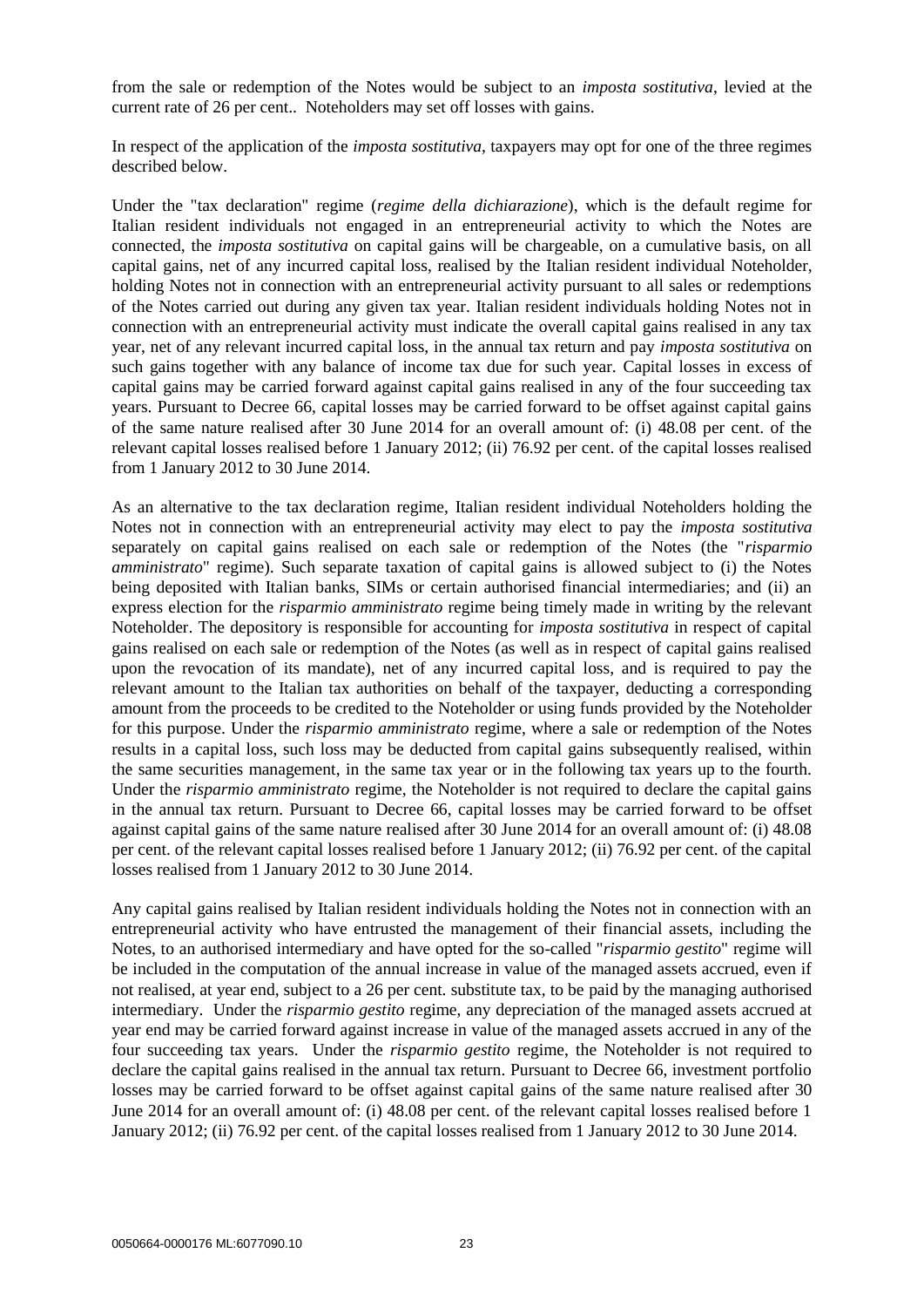Any capital gains realised by a Noteholder which is a Fund will not be subject to *imposta sostitutiva*, but will be included in the result of the relevant portfolio. Such result will not be taxed with the Fund, but subsequent distributions in favour of unitholders or shareholders may be subject to the Collective Investment Fund Tax.

Under the current regime provided by Decree 351, as clarified by the Italian Revenue Agency (*Agenzia delle Entrate*) through Circular No. 47/E of 8 August 2003 and Circular No. 11/E of 28 March 2012, payments of interest, premiums or other proceeds in respect of the Notes made to Italian resident real estate investment funds established pursuant to Article 37 of Legislative Decree No. 58 of 24 February 1998, as amended and supplemented, or pursuant to Article 14-bis of Law No. 86 of 25 January 1994 are subject neither to *imposta sostitutiva* nor to any other income tax in the hands of a real estate investment fund.

Any capital gains realised by a Noteholder who is an Italian pension fund (subject to the regime provided for by article 17 of the Legislative Decree No. 252 of 5 December 2005) will be included in the result of the relevant portfolio accrued at the end of the tax period, to be subject to the 20 per cent. substitute tax (with certain adjustments for the fiscal period 2014 as provided by the Italian Stability Law).

Capital gains realised by non-Italian resident Noteholders, not having a permanent establishment in Italy to which the Note is connected, from the sale or redemption of Notes traded on regulated markets are not subject to *imposta sostitutiva*.

Capital gains realised by non-Italian-resident Noteholders, not having a permanent establishment in Italy to which the Notes are connected, from the sale or redemption of Notes and not traded on regulated markets are not subject to the *imposta sostitutiva*, provided that the effective beneficiary: (i) is resident for income tax purposes in a country which allows for a satisfactory exchange of information with Italy; or (ii) is an international entity or body set up in accordance with international agreements which have entered into force in Italy; or (iii) is a Central Bank or an entity which manages, inter alia, the official reserves of a foreign State; or (iv) is an institutional investor which is resident in a country which allows for a satisfactory exchange of information with Italy, even if it does not possess the status of a taxpayer in its own country of residence.

Please note that, according to the Budget Law 2008, a Decree still to be issued should introduce a new "white list" replacing the current "*black list*" system, so as to identify those countries which (i) allow for a satisfactory exchange of information and (ii) do not have a more favourable tax regime.

If none of the conditions above are met, capital gains realised by non-Italian resident Noteholders from the sale or redemption of Notes issued by an Italian resident Issuer, not listed in regulated markets, are subject to the *imposta sostitutiva* at the current rate of 26 per cent..

In any event, non-Italian resident individuals or entities without a permanent establishment in Italy to which the Notes are connected, that may benefit from a double taxation treaty with Italy providing that capital gains realised upon the sale or redemption of Notes are to be taxed only in the country of tax residence of the recipient, will not be subject to *imposta sostitutiva* in Italy on any capital gains realised upon the sale or redemption of Notes.

## **Inheritance and gift taxes**

Pursuant to Law Decree No. 262 of 3 October 2006, converted into Law No. 286 of 24 November 2006, as subsequently amended, the transfers of any valuable asset (including shares, bonds or other securities) as a result of death or donation are taxed as follows:

<span id="page-23-0"></span>(i) transfers in favour of spouses and direct descendants or direct ancestors are subject to an inheritance and gift tax applied at a rate of 4 per cent. on the value of the inheritance or the gift exceeding, for each beneficiary,  $\epsilon$ 1,000,000;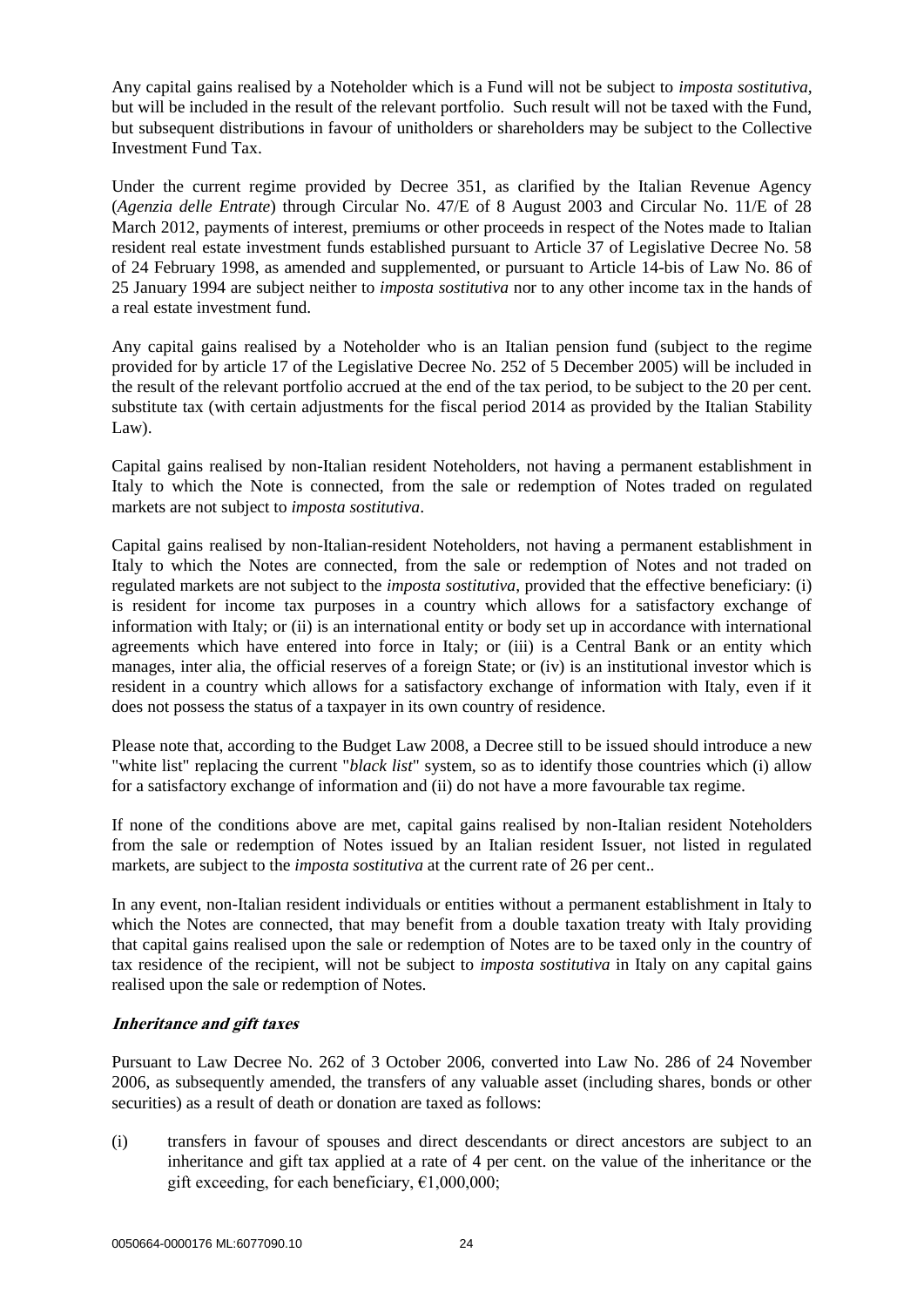- <span id="page-24-0"></span>(ii) transfers in favour of relatives to the fourth degree or relatives-in-law to the third degree are subject to an inheritance and gift tax at a rate of 6 per cent. on the entire value of the inheritance or the gift. Transfers in favour of brothers/sisters are subject to the 6 per cent. inheritance and gift tax on the value of the inheritance or the gift exceeding, for each beneficiary,  $\epsilon$ 100,000; and
- <span id="page-24-1"></span>(iii) any other transfer is, in principle, subject to an inheritance and gift tax applied at a rate of 8 per cent. on the entire value of the inheritance or the gift.

If the transfer is made in favour of persons with severe disabilities, the tax is levied at the rate mentioned above in [\(i\),](#page-23-0) [\(ii\)](#page-24-0) and [\(iii\)](#page-24-1) on the value exceeding, for each beneficiary,  $\epsilon$ 1,500,000.

## **Transfer tax**

Contracts relating to the transfer of securities are subject to the registration tax as follows: (i) public deeds and notarized deeds are subject to fixed registration tax at rate of  $\epsilon$ 200; (ii) private deeds are subject to registration tax only in case of use or voluntary registration.

## **Stamp duty**

Pursuant to Article 19(1) of Decree No. 201 of 6 December 2011 (**Decree 201**), a proportional stamp duty applies on an annual basis to any periodic reporting communications which may be sent by a financial intermediary to a Noteholder in respect of any Notes deposited with such financial intermediary. The stamp duty applies at a rate of 0.2 per cent. and cannot exceed  $\epsilon$ 14,000 for taxpayers other than individuals; this stamp duty is determined on the basis of the market value or  $-$  if no market value figure is available – the nominal value or redemption amount of the Notes held.

Based on the wording of the law and the implementing decree issued by the Italian Ministry of Economy on 24 May 2012, the stamp duty applies to any investor who is a client (as defined in the regulations issued by the Bank of Italy on 20 June 2012) of an entity that exercises in any form a banking, financial or insurance activity within the Italian territory.

## **Wealth Tax on securities deposited abroad**

Pursuant to Article 19(18) of Decree 201, Italian resident individuals holding the Notes outside the Italian territory are required to pay an additional tax at a rate of 0.2 per cent..

This tax is calculated on the market value of the Notes at the end of the relevant year or – if no market value figure is available – the nominal value or the redemption value of such financial assets held outside the Italian territory. Taxpayers are entitled to an Italian tax credit equivalent to the amount of wealth taxes paid in the State where the financial assets are held (up to an amount equal to the Italian wealth tax due). Implementation in Italy of the EU Savings Directive

Italy has implemented the EU Savings Directive through Legislative Decree No. 84 of 18 April 2005 (**Decree 84**). Under Decree 84, subject to a number of important conditions being met, in the case of interest paid to individuals which qualify as beneficial owners of the interest payment and are resident for tax purposes in another Member State, Italian qualified paying agents shall report to the Italian Tax Authorities details of the relevant payments and personal information on the individual beneficial owner and shall not apply the withholding tax. Such information is transmitted by the Italian Tax Authorities to the competent foreign tax authorities of the State of residence of the beneficial owner*.*"

## *The paragraph "Portuguese Taxation" in the section "Taxation" on pages 151 to 152 of the Base Prospectus is hereby deleted in its entirety and replaced with the following:*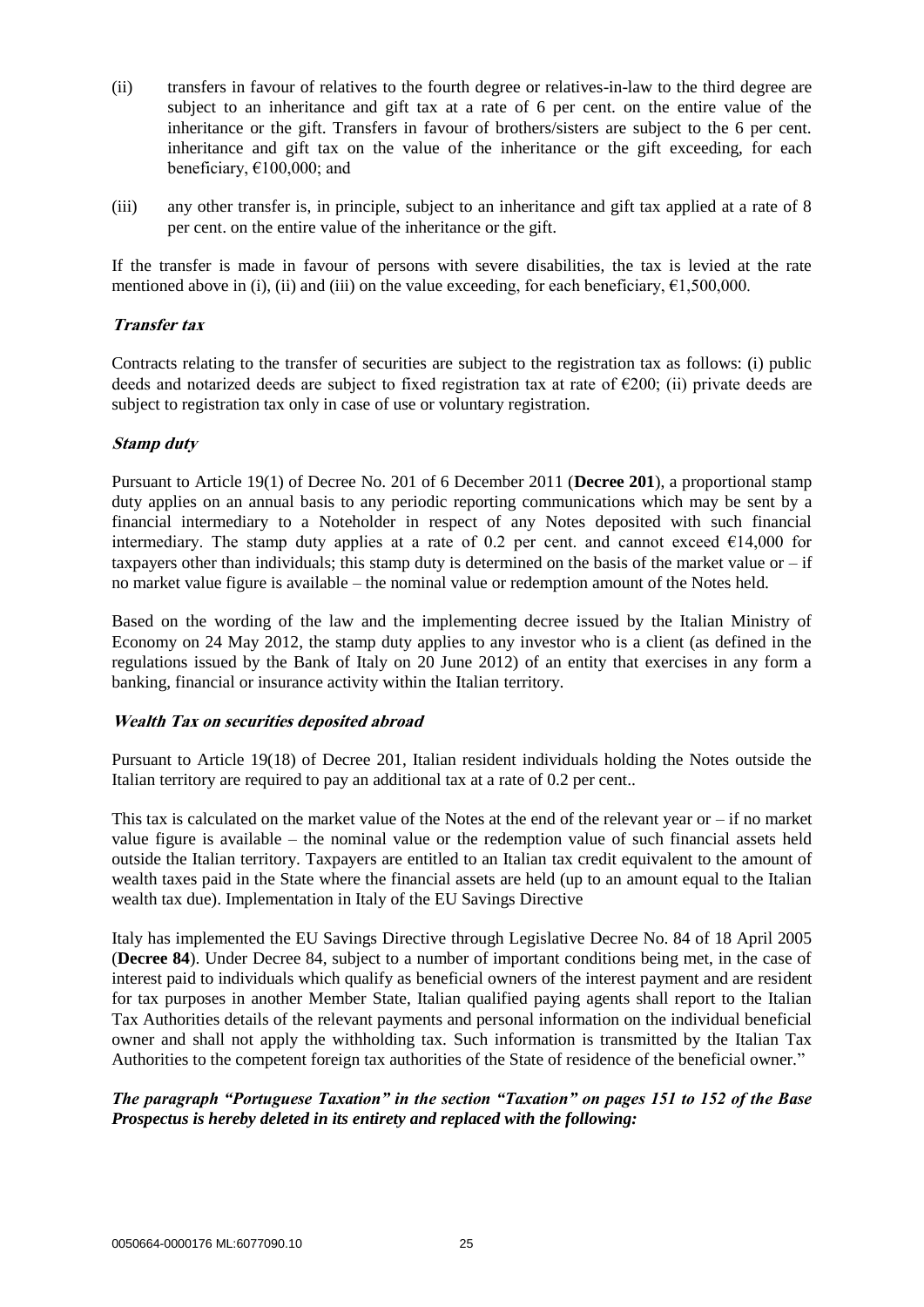### "**Portuguese Taxation**

## *Noteholder's Income Tax*

Income generated by the holding, distributions and disposal of the Notes is generally subject to the Portuguese tax regime for debt representative securities (*obrigações*).

Economic benefits derived from interest, amortisation, reimbursement premiums and other types of remuneration arising from the Notes are designated as investment income for Portuguese tax purposes.

### *Withholding tax arising from the Notes*

Payments of principal on the Notes to corporate entities or to individuals are not subject to Portuguese withholding tax. For these purposes, principal shall mean all payments carried out without any remuneration component.

The Issuer is not responsible for the Portuguese withholding tax, whenever applicable, on interest payments arising from the Notes.

## (i) *Corporate entities*

Under current Portuguese law, investment income payments in respect of the Notes made to Portuguese tax resident companies are included in their taxable income and is subject to a corporate tax rate (i) 27 per cent. or (ii) if the taxpayer is a small or medium enterprise as established in Decree-Law no. 372/2007, of 6 November 2007, 17 per cent. for taxable profits up to  $\epsilon$  15,000 and 27 per cent. on profits in excess thereof to, which may be added a municipal surcharge (*derrama municipal*) of up to 1.5 per cent., over the Noteholders taxable profits. Corporate taxpayers with a taxable income of more than  $\epsilon$  1,500,000 are also subject to a state surcharge ("*derrama* estadual") rate of (i) 3 per cent. due on the part of the taxable profits exceeding  $\epsilon$ 1,500,000 up to  $\epsilon$ 7,500,000; (ii) 5 per cent. on the part of the taxable profits exceeding  $\epsilon$ 7,500,000 up to  $\epsilon$  35,000,000, and (iii) 7 per cent. on the part of the taxable profits that exceeds  $\epsilon$  35,000,000.

### (ii) *Individuals*

As regards investment income on the Notes made to Portuguese tax resident individuals, they are subject to personal income tax which shall be withheld at the current final withholding rate of 28 per cent. if there is a Portuguese resident paying agent, unless the individual elects to include it in his taxable income, subject to tax at progressive personal income tax rates of up to 48 per cent. An additional income tax rate will be due on the part of the taxable income exceeding  $\epsilon$  80,000 as follows: (i) 2.5 per cent on the part of the taxable income exceeding  $\epsilon$ 80,000 up to  $\epsilon$  250,000, and (ii) 5 per cent on the remaining part (if any) of the taxable income exceeding  $\epsilon$  250,000. Also, if the option of income aggregation is made an additional surcharge at the rate of 3.5 per cent will also be due over the amount that exceeds the annual amount of the monthly minimum guaranteed wage. In this case, the tax withheld is deemed a payment on account on the final tax due. Investment income paid or made available to accounts opened in the name of one or more accountholders acting on behalf of one or more unidentified third parties is subject to a final withholding tax rate of 35 per cent., unless the relevant beneficial owner(s) of the income is/are identified and as a consequence the tax rates applicable to such beneficial owner(s) will apply.

Investment income payments due by non resident entities to Portuguese tax resident individuals are subject to an autonomous taxation at a rate of 28 per cent. whenever those payments are not subject to Portuguese withholding tax, unless the individual elects for aggregation to his taxable income, subject to tax at progressive personal income tax rates of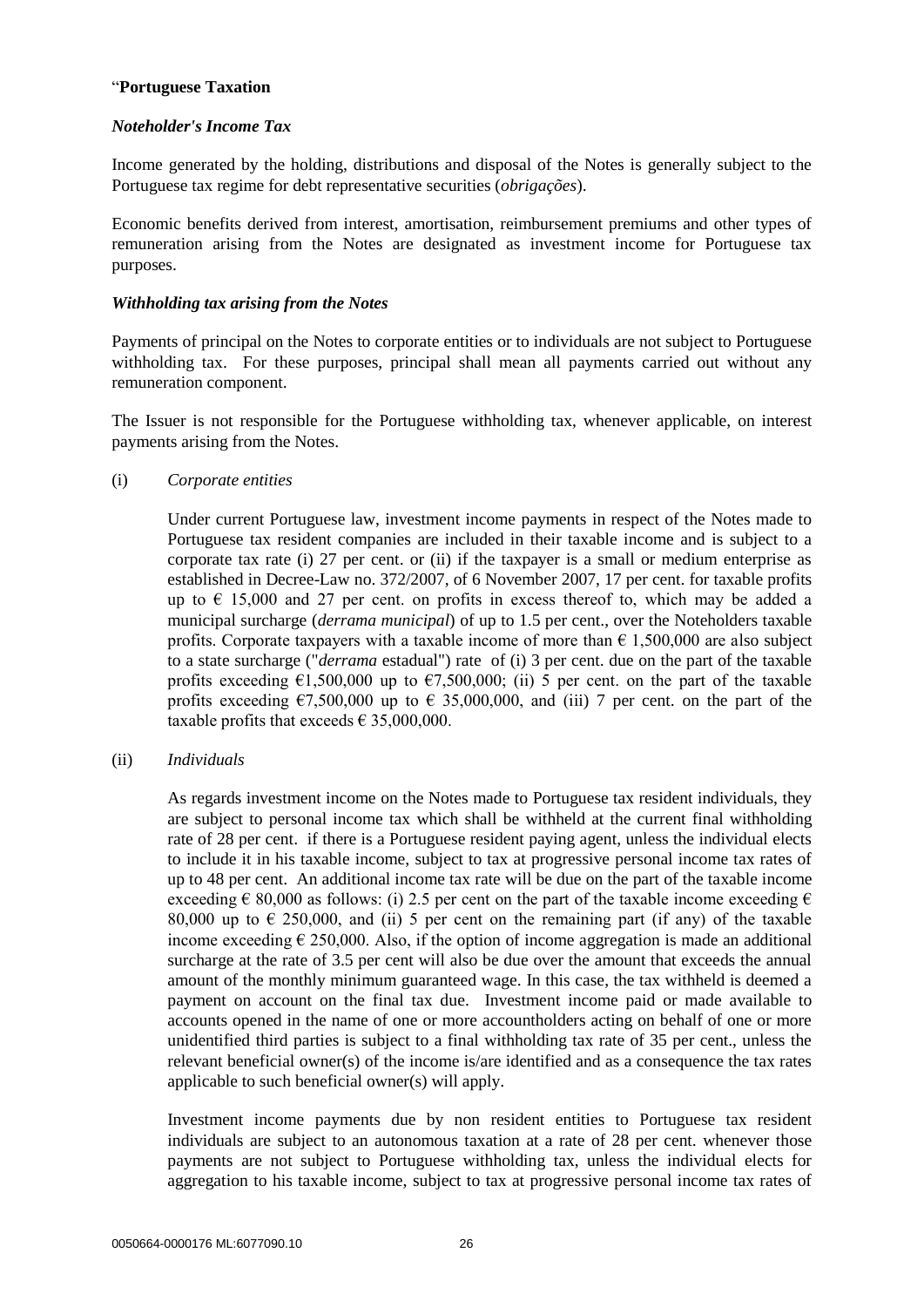up to 48 per cent. An additional income tax rate will be due on the part of the taxable income exceeding  $\epsilon$  80,000 as follows: (i) 2.5 per cent on the part of the taxable income exceeding  $\epsilon$ 80,000 up to  $\epsilon$  250,000, and (ii) 5 per cent on the remaining part (if any) of the taxable income exceeding  $\epsilon$  250,000. Also, if the option of income aggregation is made an additional surcharge at the rate of 3.5 per cent will also be due over the amount that exceeds the annual amount of the monthly minimum guaranteed wage. In this case, the tax withheld is deemed a payment on account on the final tax due.

### *Implementation of EU Savings Directive in Portugal*

Portugal has implemented the EC Council Directive 2003/48/EC of 3 June 2003 on taxation of savings income into the Portuguese law through Decree-Law no 62/2005, of 11 March, 2005, as amended by Law no 39-A/2005, of 29 July."

## *The paragraph "Spanish Taxation" in the section "Taxation" on pages 152 to 154 of the Base Prospectus is hereby deleted in its entirety and replaced with the following:*

#### "**Spanish Taxation**

*The following discussion is of a general nature and is included herein solely for information purposes. It is based on the laws presently in force in Spain, though it is not intended to be, nor should it be construed to be, legal or tax advice. This section does not constitute a complete description of all the tax issues that may be relevant in making the decision to invest in the Notes or of all the tax consequences that may derive from the subscription, acquisition, holding, transfer, redemption or reimbursement of the Notes and does not purport to describe the tax consequences applicable to categories of investors subject to special tax rules. Prospective investors in the Notes should therefore consult their own professional advisers as to the effects of state, regional or local law in Spain, to which they may be subject.*

#### *Individuals with Tax Residence in Spain*

#### *Personal Income Tax*

Personal Income Tax is levied on an annual basis on the worldwide income obtained by Spanish resident individuals, whatever the source is and wherever the relevant payer is established. Therefore any income that Spanish holders of the Notes may receive under the Notes will be subject to Spanish taxation.

Both interest periodically received and income arising on the disposal, redemption or reimbursement of the Notes obtained by individuals who are tax resident in Spain will be regarded as financial income for tax purposes (i.e. a return on investment derived from the transfer of own capital to third parties).

Both types of income will be included in the savings part of the taxable income subject to Personal Income Tax and will be taxed at the following tax rates: (i) for financial income up to  $\epsilon$ 6,000: 20 per cent. as from 1 January 2015 and 19 per cent. as from 1 January 2016; (ii) for financial income from  $66,001$  to  $650,000$ : 22 per cent. as from 1 January 2015 and 21 per cent. as from 1 January 2016; and (iii) for any amount in excess of  $\epsilon$ 50,000: 24 per cent. as from 1 January 2015 and 23 per cent. as from 1 January 2016.

Spanish holders of the Notes shall compute the gross interest obtained in the savings part of the taxable base of the tax period in which it is due, including amounts withheld, if any.

Income arising on the disposal, redemption or reimbursement of the Notes will be calculated as the difference between: (a) their disposal, redemption or reimbursement value; and (b) their acquisition or subscription value. Costs and expenses effectively borne by the holder on the acquisition and transfer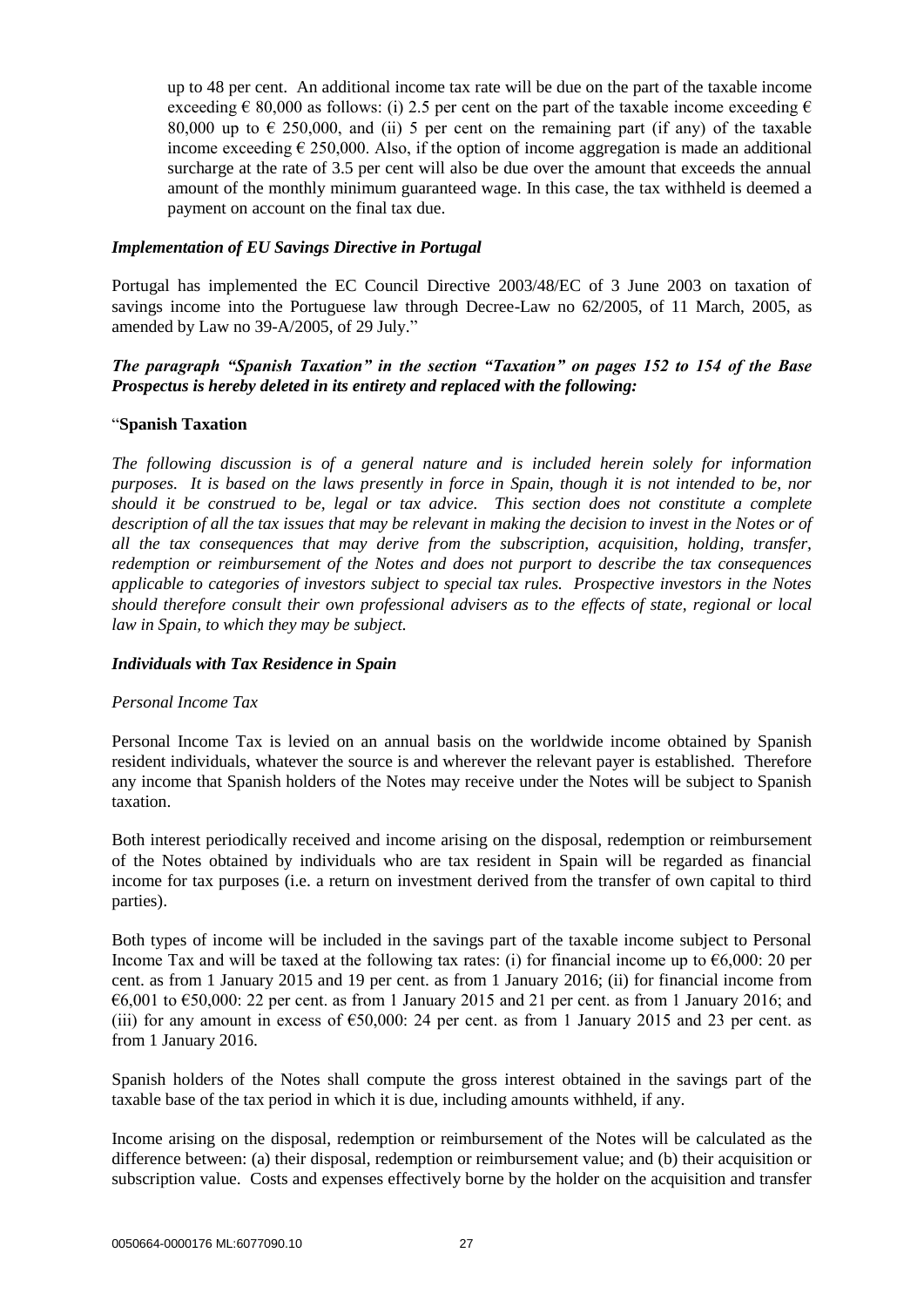of the Notes may be taken into account for calculating the relevant taxable income, provided that they can be duly justified.

Likewise, expenses relating to the management and deposit of the Notes, if any, will be taxdeductible, excluding those pertaining to discretionary or individual portfolio management.

Losses that may derive from the transfer of the Notes cannot be offset if the investor acquires homogeneous Notes within the two-month period prior or subsequent to the transfer of the Notes, until he/she transfers such homogeneous Notes.

Additionally, tax credits for the avoidance of international double taxation may apply in respect of taxes paid outside Spain on income deriving from the Notes, if any.

#### *Wealth Tax*

In accordance with Law 22/2013, of 23 December and Law 36/2014, of 26 December, Wealth Tax has been temporarily restored for the tax periods 2014 and 2015. Wealth Tax is levied on the net worth of an individual's assets and rights. The marginal rates range between 0.2 per cent. and 2.5 per cent. and some reductions could apply. Individuals with tax residency in Spain who are under the obligation to pay Wealth Tax must take into account the value of the Notes which they hold as at 31 December each year, when calculating their Wealth Tax liabilities.

#### *Inheritance and Gift Tax*

Inheritance and Gift Tax is levied on individuals' heirs and donees resident in Spain for tax purposes. It is calculated taking into account several circumstances, such as the age and previous net worth of the heir or donee and the kinship with the deceased person or donor. The applicable tax rate currently ranges between 7.65 and 34 per cent. depending on the particular circumstances, although the final tax payable may increase up to 81.6 per cent. This is nevertheless subject to the specific rules passed by the relevant Spanish regions with respect to this tax.

### *Legal Entities with Tax Residence in Spain*

### *Corporate Income Tax*

Both interest periodically received and income arising on the disposal, redemption or reimbursement of the Notes obtained by entities which are resident for tax purposes in Spain shall be computed as taxable income of the tax period in which they accrue.

The general tax rate for limited liability companies is 28 per cent. in the year 2015 and to 25 per cent from the year 2016 onwards. Special rates apply in respect of certain types of entities (such as qualifying collective investment institutions).

Tax credits for the avoidance of international double taxation may apply in respect of taxes paid outside Spain on income deriving from the Notes, if any.

#### *Individuals and legal entities with no Tax Residence in Spain*

A non-resident holder of Notes, who has a permanent establishment in Spain to which such Notes are effectively connected with, is subject to Spanish Non-Residents' Income Tax on any income under the Notes, including both interest periodically received and income arising on the disposal, redemption or reimbursement of the Notes. In general terms, the tax rules applicable to individuals and legal entities with no tax residence in Spain but acting through a permanent establishment in Spain are the same as those applicable to Corporate Income taxpayers (explained above).

#### *Spanish withholding tax*